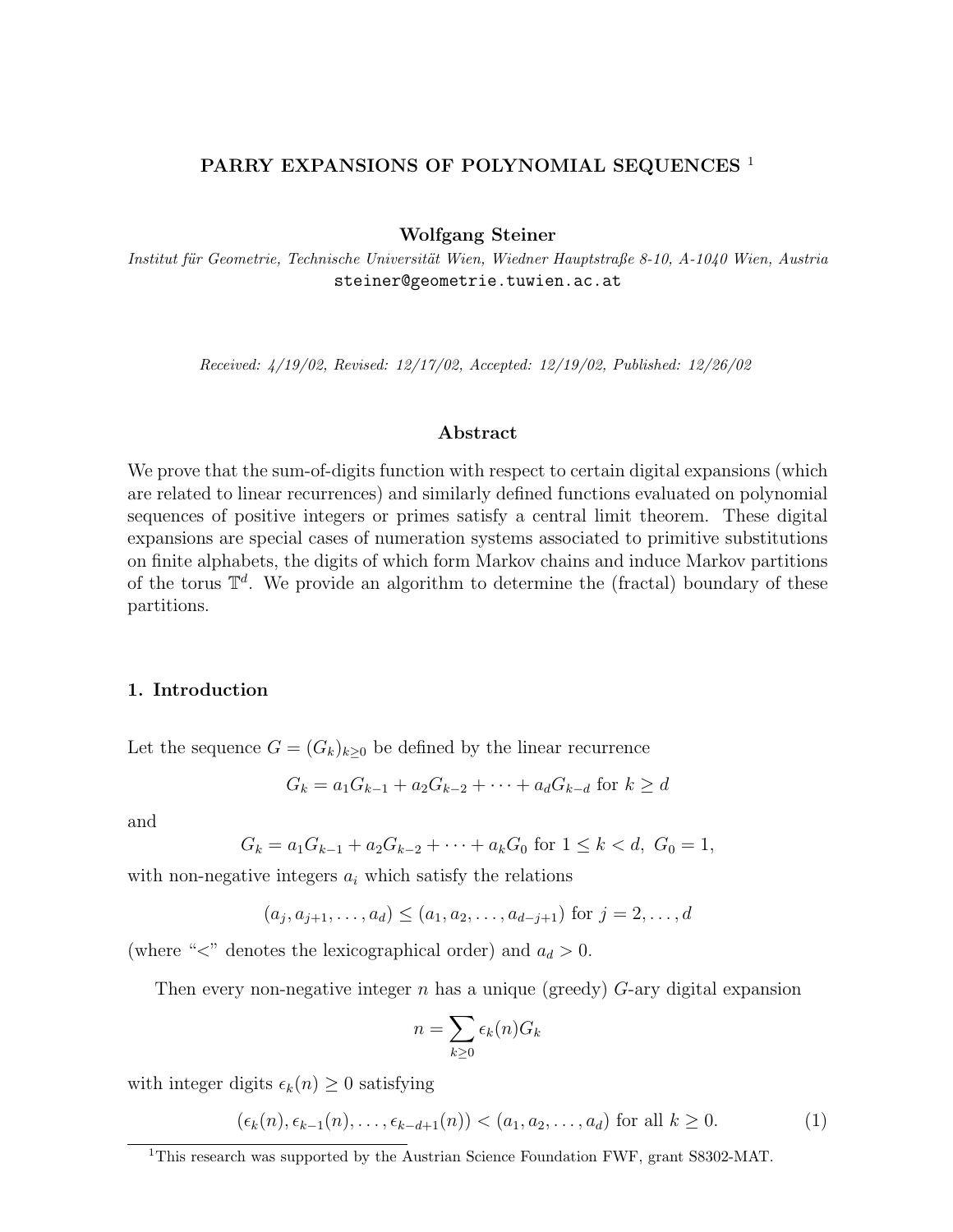Furthermore, let

$$
\chi(x) = x^d - a_1 x^{d-1} - \dots - a_{d-1} x - a_d
$$

be the characteristic polynomial of the linear recurrence. It is easy to show that it has a unique dominant root  $\alpha \in \mathbb{R}^+$  (e.g. consider its (primitive) companion matrix and apply the Perron-Frobenius theorem). If  $\chi(x)$  is irreducible over Z, denote by  $\alpha_2,\ldots,\alpha_d$  the (distinct) algebraic conjugates of  $\alpha$ . Then we have, for some constants  $c_1, \ldots, c_d$ ,

$$
G_k = c_1 \alpha^k + c_2 \alpha_2^k + \dots + c_d \alpha_d^k. \tag{2}
$$

 $(c_1 = \frac{\alpha^d - 1}{\alpha - 1}$  $\frac{1}{j>1(\alpha-\alpha_j)}$  will be calculated in Section 4 and, for reasons of symmetry, we have  $c_j = \frac{\alpha_j^d - 1}{\alpha_j - 1}$  $\alpha_j-1$  ∏  $\frac{1}{i\neq j(\alpha_j-\alpha_i)}$  for all  $j\geq 1$ , where  $\alpha_1=\alpha$ .)

(1) and (2) show that these G-ary expansions of integers have essentially the same properties as  $\alpha$ -expansions of real numbers (where  $\alpha$  is a simple  $\beta$ -number), which where first considered by Rényi [24]. The relevant characterization of  $\alpha$ -expansions (and the notion β-number) is due to Parry [21]. Therefore we call these  $G$ -ary expansions Parry expansions. For additional properties, we refer to Grabner and Tichy [16].

We want to study the distribution of  $G$ -additive functions  $f$ , i.e.

$$
f(n) = \sum_{k \ge 0} f(\epsilon_k(n)G_k) = \sum_{k \ge 0} f_k(\epsilon_k(n))
$$
 for all  $n \in \mathbb{N}$ ,  $f(0) = 0$ ,

on polynomial sequences of non-negative integers and primes.

Drmota and the author proved in  $[8]$  the following theorem for sequences G of the above type with  $d = 2, a_2 = 1$ :

**Theorem 1.** Let the sequence  $G = (G_k)_{k>0}$  be defined by

$$
G_k = aG_{k-1} + G_{k-2} \text{ for } k \ge 2, G_0 = 1, G_1 = a+1
$$

for some integer  $a \geq 1$ ,  $\alpha$  be the dominant root of  $x^2 - ax - 1$  and f a G-additive function such that  $f_k(e) = \mathcal{O}(1)$  as  $k \to \infty$  for all  $e = 0, \ldots, a$ . Then, for all  $\eta > 0$ , the expected value of  $f(n)$ ,  $0 \leq n \leq N$ , is given by

$$
E_N = \frac{1}{N} \sum_{n < N} f(n) = M(N) + \mathcal{O}\left((\log N)^{\eta}\right),
$$

where

$$
M(N) = \sum_{k=0}^{\lfloor \log_{\alpha} N \rfloor} \mu_k \text{ with } \mu_k = \frac{\alpha}{\alpha^2 + 1} \sum_{e=1}^{\alpha - 1} f_k(e) + \frac{1}{\alpha^2 + 1} f_k(a).
$$

Furthermore, set

$$
D(N)^2 = \sum_{k,k'=0}^{\lfloor \log_{\alpha} N \rfloor} \sigma_{k,k'}^{(2)} \quad \text{with} \quad \sigma_{k,k'}^{(2)} = \begin{cases} \frac{\alpha}{\alpha^2+1} \sum_{e=1}^{a-1} f_k(e)^2 + \frac{1}{\alpha^2+1} f_k(a)^2 - \mu_k^2 & \text{if } k=k'\\ \frac{1}{\alpha^2+1} \sum_{e=1}^{a-1} \mu_{\min(k,k')} \overline{\mu}_{\max(k,k')} & \text{if } k \neq k', \end{cases}
$$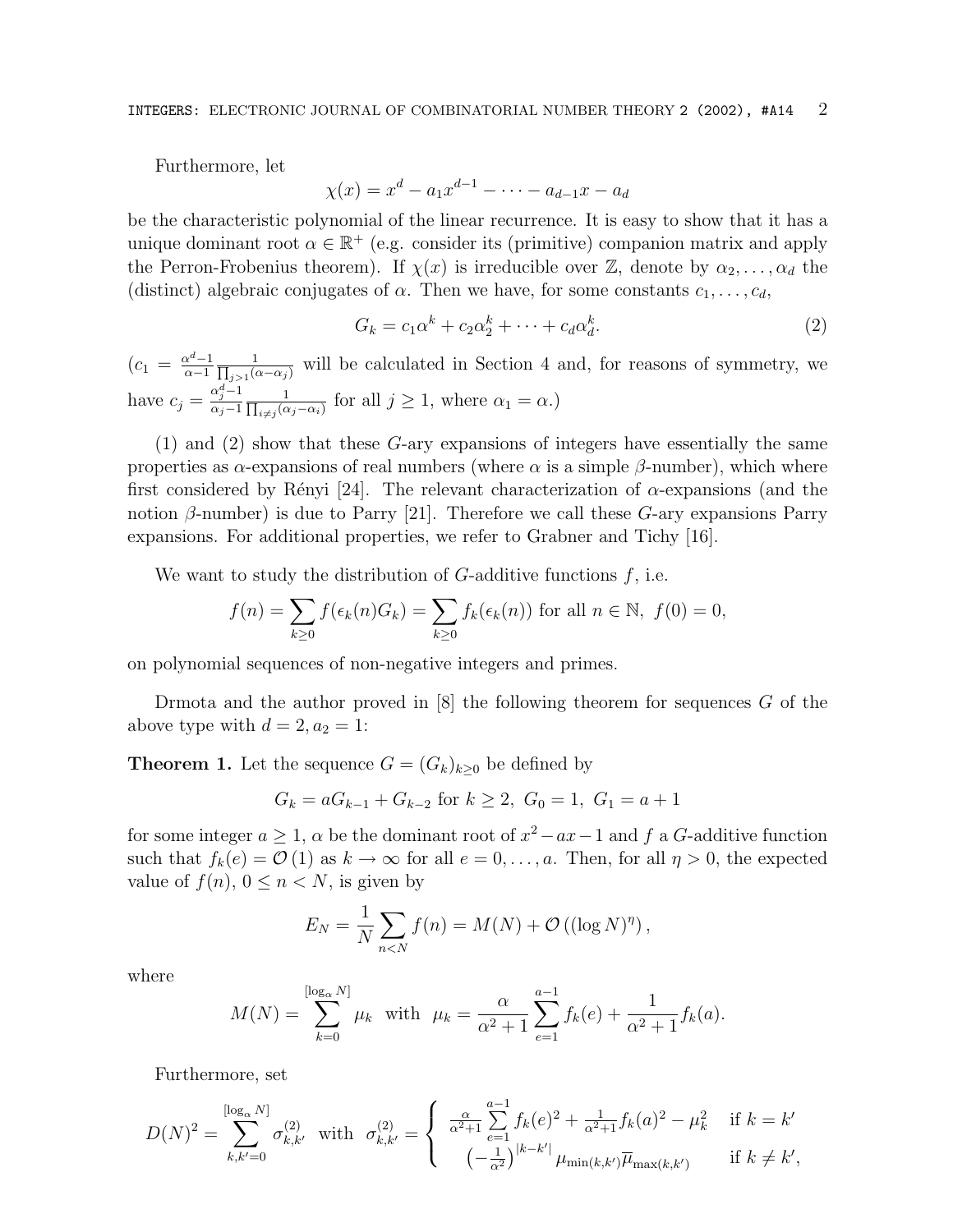where

$$
\overline{\mu}_k = -\frac{\alpha}{\alpha^2 + 1} \sum_{e=1}^{a-1} f_k(e) + \frac{\alpha^2}{\alpha^2 + 1} f_k(a)
$$

and assume that there exists a constant  $c > 0$  such that  $\sigma_{k,k}^{(2)} \geq c$  for all  $k \geq 0$ . Then we have, as  $N \to \infty$ ,

$$
\frac{1}{N}\sum_{n
$$

and, for polynomials  $P(n)$  of degree r with positive leading term,

$$
\frac{1}{N} \# \left\{ n < N \left| \frac{f(P(n)) - M(N^r)}{D(N^r)} < x \right\} \to \Phi(x)
$$

and

$$
\frac{1}{\pi(N)} \# \left\{ p \in \mathbb{P}, p < N \left| \frac{f(P(p)) - M(N^r)}{D(N^r)} < x \right. \right\} \to \Phi(x).
$$

(Here and in the sequel  $\Phi(x)$  denotes the distribution function of the normal law.)

The strategy of the proof is based on a paper by Bassily and Kátai [3] who studied q-additive functions (i.e. G-additive functions with  $G_k = q^k$ ). Gittenberger and Thuswaldner [15] used this strategy to prove a similar theorem for b-additive functions on the Gaussian integers. More generally, the distribution of q-additive functions has been discussed by several authors (see Drmota [7] for a list of references).

Our aim is to prove a similar theorem for G-additive functions with sequences G defined by linear recurrences of higher degree. As in [8], we will first prove the following theorem on the distribution of the sequence  $f(n)$ ,  $0 \leq n < N$ .

**Theorem 2.** Let G be as in the first paragraph, f a G-additive function such that  $f_k(e) = \mathcal{O}(1)$  as  $k \to \infty$  for all  $e = 0, \ldots, a_1$ . Then, for all  $\eta > 0$ , the expected value of  $f(n), 0 \leq n < N$ , is given by

$$
E_N = \frac{1}{N} \sum_{n < N} f(n) = M(N) + \mathcal{O}\left((\log N)^{\eta}\right),\tag{3}
$$

where

$$
M(N) = \sum_{k=0}^{\lfloor \log_{\alpha} N \rfloor} \mu_k \text{ with } \mu_k = \sum_{e=1}^{a_1} p_e f_k(e)
$$

and the constants  $p_e$  are the asymptotic probabilities of the digits  $e$ , the values of which are determined by equation (11).

Furthermore, set

$$
D(N)^{2} = \sum_{k,k'=0}^{\lfloor \log_{\alpha} N \rfloor} \sigma_{k,k'}^{(2)}
$$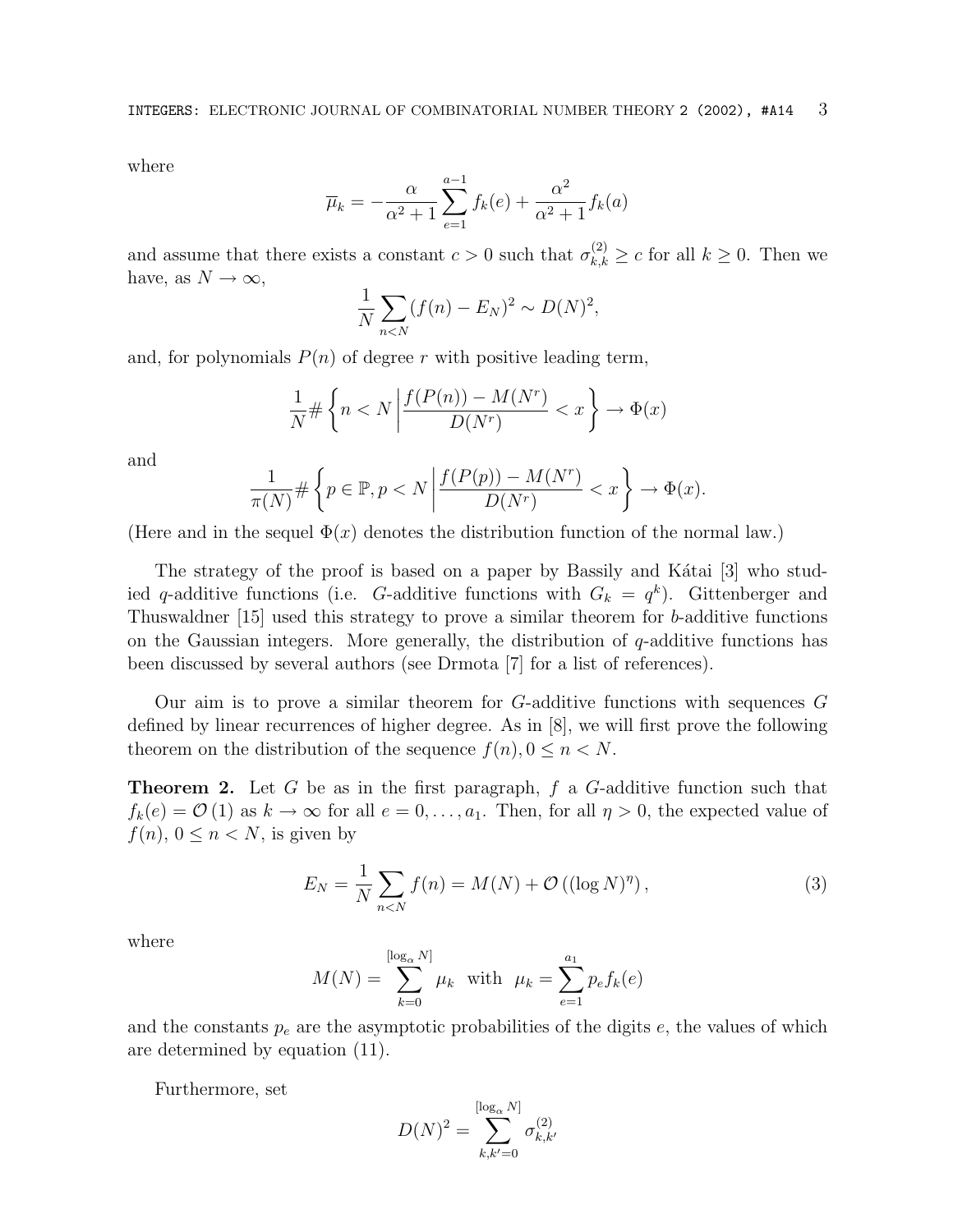with

$$
\sigma_{k,k'}^{(2)} = \begin{cases}\n\sum_{e=1}^{a_1} p_e f_k(e)^2 - \mu_k^2 & \text{if } k = k' \\
\sum_{i=2}^d \left(\frac{\alpha_i}{\alpha}\right)^{|k-k'|} \sum_{e=1}^{a_1} \sum_{e'=1}^{a_1} p_{e,e'}^{(i)} f_{\min(k,k')}(e) f_{\max(k,k')}(e') & \text{if } k \neq k'\n\end{cases}
$$

and constants  $p_{e,e'}^{(i)}$  described on page 10 and assume that there exists a constant  $c > 0$ such that  $\sigma_{k,k}^{(2)} \ge c$  for all  $k \ge 0$ . Then we have, as  $N \to \infty$ ,

$$
\frac{1}{N} \sum_{n < N} (f(n) - E_N)^2 \sim D(N)^2,\tag{4}
$$

$$
\frac{1}{N} \# \left\{ n < N \left| \frac{f(n) - M(N)}{D(N)} < x \right. \right\} \to \Phi(x),\tag{5}
$$

$$
\frac{1}{N} \sum_{n < N} \left( \frac{f(n) - M(N)}{D(N)} \right)^h \to \int_{-\infty}^{\infty} x^h \, d\Phi(x) \tag{6}
$$

for all integers  $h \geq 0$ .

The proof of Theorem 1 (in [8]) relies on the fact that the digits of the possible G-ary expansions can be represented by random variables which form a Markov chain (of order 1). In our more general case, this Markov chain would be of order  $d-1$ . By using a representation of the digital expansions in terms of substitutions, like Dumont and Thomas [11] (who studied strongly *G*-additive functions, i.e.  $f(n) = \sum_{k\geq 0} f(\epsilon_k(n))$ ), we obtain a Markov chain of order 1 (see Section 2). Furthermore, this approach permits to consider more general numeration systems associated to primitive substitutions on finite alphabets, which is not done in this paper for the sake of readability. As in [8], we will use Theorem 2 and a method similar to that of Bassily and Katai to prove Theorem 3.

Unfortunately we have to make some restrictions on the sequence  $G: \alpha$  has to be a Pisot unit with minimal polynomial  $\chi(x)$ , i.e.  $|\alpha_i| < 1$  for  $i = 2, \ldots, d$  and  $a_d = 1$ , and

$$
Fin(\alpha) = \mathbb{Z}[\alpha^{-1}] \cap \mathbb{R}^+, \tag{F}
$$

where  $\text{Fin}\alpha$  denotes the set of non-negative real numbers with finite  $\alpha$ -expansion, i.e.  ${x \in \mathbb{R}^+ : x = \sum_{k=-L}^{M} \epsilon_k \alpha^k \text{ with } (\epsilon_j, \ldots, \epsilon_{j-d+1}) < (a_1, \ldots, a_d) \text{ for all } j \leq M}.$ 

**Theorem 3.** Let G be as in the first paragraph with irreducible characteristic polynomial  $\chi(x)$  and its dominant root  $\alpha$  a Pisot unit which satisfies (F). Let f, M, D be as in Theorem 2 and  $P(n)$  a polynomial of degree r with integer coefficients and positive leading term. Then, as  $N \to \infty$ ,

$$
\frac{1}{N} \# \left\{ n < N \left| \frac{f(P(n)) - M(N^r)}{D(N^r)} < x \right. \right\} \to \Phi(x)
$$

and

$$
\frac{1}{\pi(N)} \# \left\{ p \in \mathbb{P}, p < N \left| \frac{f(P(p)) - M(N^r)}{D(N^r)} < x \right. \right\} \to \Phi(x).
$$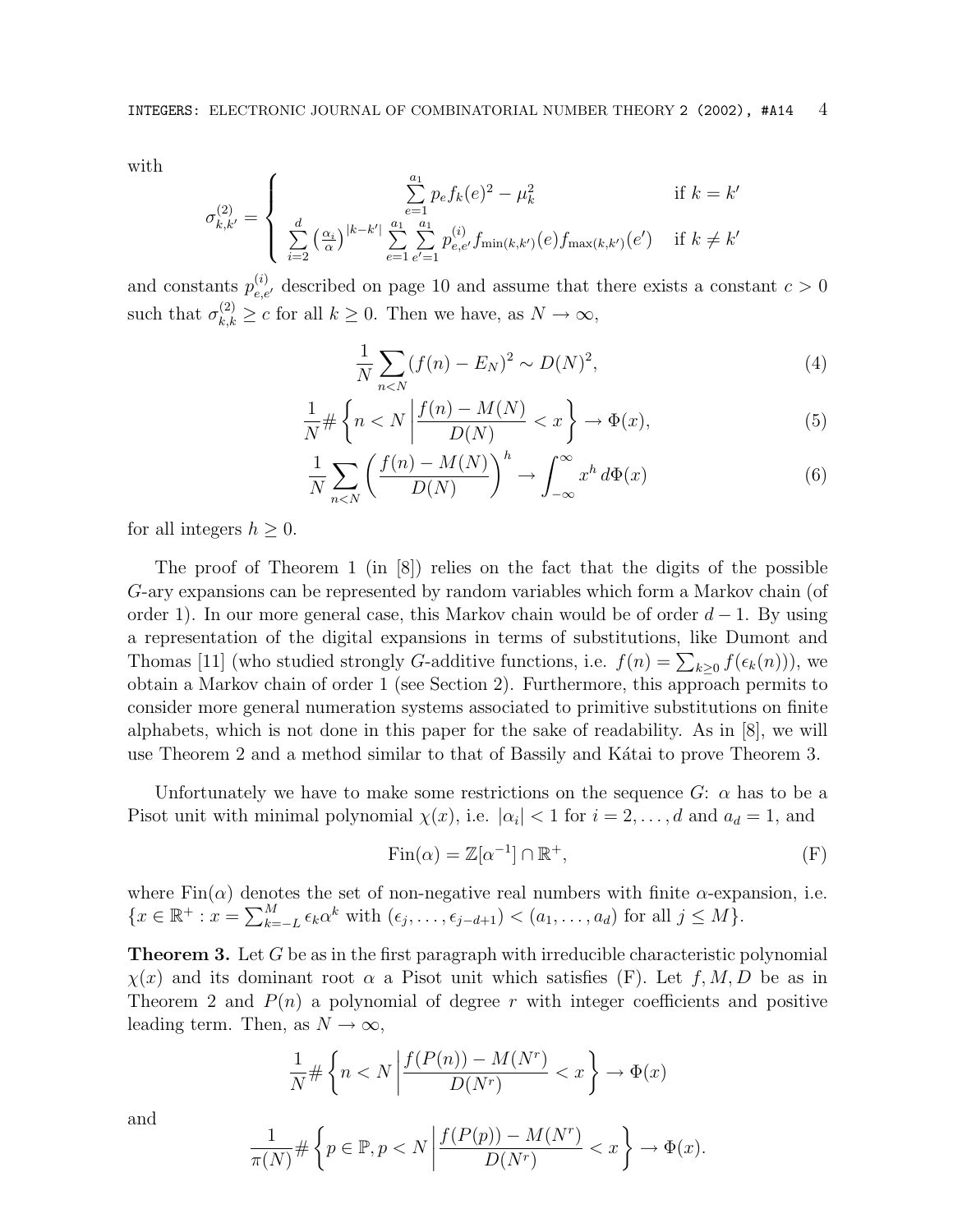A plan of the proof of this theorem is given in Section 3. The difficult part is Lemma 8, which is proved in Section 6 with the help of Sections 4 and 5. As in  $[8]$ , the proof uses tilings of the torus  $\mathbb{T}^d = \mathbb{R}^d / \mathbb{Z}^d$  in order to determine the value of a digit  $\epsilon_k(n)$  without using the greedy algorithm (Section 4). Whereas these tilings consist of rectangles for  $d = 2$ , the involved sets have fractal boundary for  $d > 2$ . The restrictions on G are due to the problem of finding such tilings. Note that tilings with fractal boundary appear also in the case of digital expansions of the Gaussian integers (cf. [15]).

For  $a_1 \ge a_2 \ge \cdots \ge a_d > 0$ , we know from Brauer [4] that  $\alpha$  is a Pisot number with minimal polynomial  $\chi(x)$ . Since (F) has been shown in this case by Frougny and Solomyak [12], Theorem 3 holds for these sequences. For  $d = 3, a_2 = 0$  (and  $a_3 = 1$ ),  $\alpha_2$ bolony and  $α_3$  are complex numbers and have therefore absolute value  $1/\sqrt{\alpha}$ . For these  $a_i$ , (F) was shown by Akiyama [1]. Thus Theorem 3 holds for these sequences too and the only restriction for  $d = 3$  is  $a_3 = 1$ .

**Remark.**  $\alpha$  may not be a Pisot number (e.g. the dominant root of  $x^6 - x^5 - 1$ ). There are also  $\alpha$  which are Pisot units, but do not satisfy (F): let  $\alpha$  be the dominant root of  $x^4 - x^3 - 1$ . Then the  $\alpha$ -expansion of 2 is 10.010(00001)<sup>∞</sup>.

#### **2. Proof of Theorem 2**

First we recall the notion of digital expansions associated to substitutions (cf. Dumont and Thomas [10, 11]). Let  $\sigma$  be the substitution on  $\mathcal{A} = \{1, \ldots, d\}$  defined by

$$
\sigma: i \to 1^{a_i}(i+1) \text{ for } i = 1, \dots, d-1
$$

$$
d \to 1^{a_d}
$$

and let  $\sigma$  also stand for its extension on the set of words  $\mathcal{A}^* = \bigcup_{i=1}^{\infty} \mathcal{A}^i \cup \{\Lambda\}$  with  $\Lambda$ being the empty word. Denote by |m| the length of the word m and write  $m' < m$  if m' is a strict prefix of  $m$ .

A sequence of words  $m_{j-1}m_{j-2} \ldots m_0$  is said to be b-admissible, if there exist (unique) letters  $b_j = b, b_{j-1},...,b_0$  such that  $m_k b_k \leq \sigma(b_{k+1})$ . The admissible representation of an integer  $n \geq 1$  is the (unique) 1-admissible sequence  $m_{j-1}(n)m_{j-2}(n)...m_0(n)$ , with  $m_{i-1}(n) \neq \Lambda$ , such that

$$
n = |\sigma^{j-1}(m_{j-1}(n))| + \cdots + |\sigma^{0}(m_{0}(n))|.
$$

Denote by  $b_k(n)$  the letter  $b_k$  corresponding to this 1-admissible sequence. It is easy to show (by induction) that the numbers  $\left|\sigma^k(1)\right|$  are just the  $G_k$  defined by the linear recurrence in the Introduction and  $m_k(n) = 1^{\epsilon_k(n)}$ .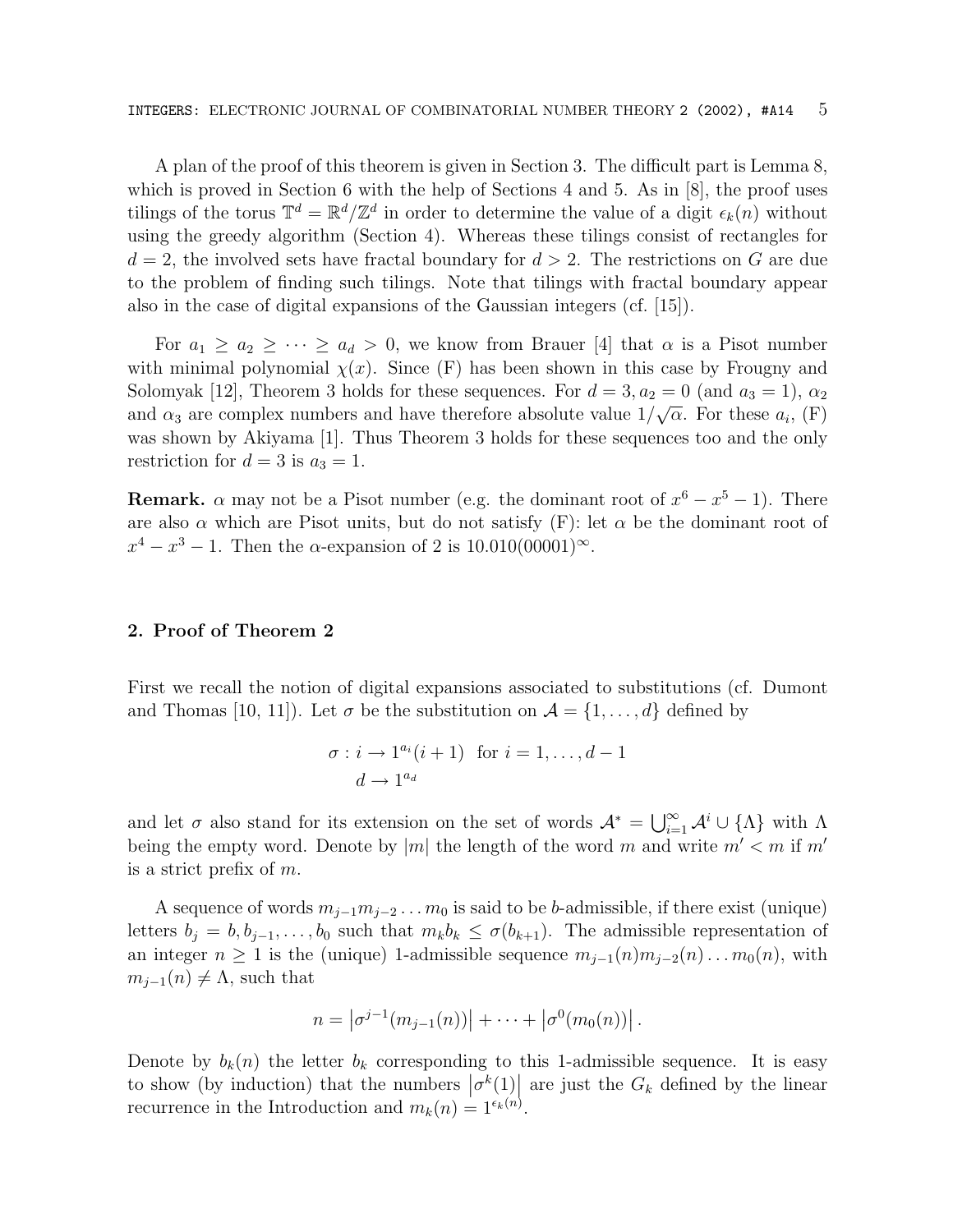The matrix of the substitution

$$
M = \left(\#\{\text{occurrences of } b \text{ in } \sigma(b')\}\right)_{b,b' \in \mathcal{A}} = \begin{pmatrix} a_1 & a_2 & \cdots & \cdots & a_d \\ 1 & 0 & \cdots & \cdots & 0 \\ 0 & 1 & \ddots & & \vdots \\ \vdots & \ddots & \ddots & \ddots & \vdots \\ 0 & \cdots & 0 & 1 & 0 \end{pmatrix}
$$

is the companion matrix of the characteristic polynomial of the linear recurrence.

Our aim is to study the distribution behaviour of  $f(n)$ ,  $0 \leq n \leq N$ , i.e. the random variable  $Y_N$  defined by

$$
\Pr[Y_N \le x] = \frac{1}{N} \# \{ n < N \mid f(n) \le x \}.
$$

If we define  $Y_{k,N}$  by

$$
\mathbf{Pr}[Y_{k,N} \leq x] = \frac{1}{N} \# \{ n < N \mid f_k(\epsilon_k(n)) \leq x \},
$$

 $\xi_{k,N}$  by

$$
\mathbf{Pr}[\xi_{k,N} = (m,b)] = \frac{1}{N} \# \{ n < N \mid (m_k(n), b_k(n)) = (m,b) \},
$$

and  $f(m, b) = f(|m|)$ , we have

$$
Y_N = \sum_{k \ge 0} Y_{k,N} = \sum_{k \ge 0} f_k(\xi_{k,N}),
$$

i.e.  $Y_N$  is a weighted sum of the  $\xi_{k,N}$ . Therefore we first have a detailed look at the  $\xi_{k,N}$ .

Dumont and Thomas  $[11]$  showed that, for fixed  $j$ , the sequence  $(\xi_{j-1,G_j},\xi_{j-2,G_j},\ldots,\xi_{0,G_j})$  constitutes a Markov chain with transition probabilities

$$
\begin{split} \mathbf{Pr}[\xi_{k,G_j} = (m, b) | \xi_{k+1,G_j} = (m', b')] &= \mathbf{Pr}[\xi_{k,G_j} = (m, b) | \xi_{k+1,G_j} = (., b')] \\ &= \begin{cases} \frac{|\sigma^k(b)|}{|\sigma^{k+1}(b')|} = p_{(.,b'),(m,b)} + o(\rho^k) & \text{if } mb \le \sigma(b') \\ 0 & \text{otherwise,} \end{cases} \end{split}
$$

where  $(., b)$  denotes the set of states  $\{(m, b) | m \in \mathcal{A}^*\}, p_{(.,b'),(m, b)} = \frac{\nu_b}{\nu_{b'}\alpha}$ ,

$$
(\nu_1, \ldots, \nu_d) = (1, \alpha - a_1, \alpha^2 - a_1 \alpha - a_2, \ldots, \alpha^{d-1} - a_1 \alpha^{d-2} - \cdots - a_{d-1})
$$

is a left eigenvector of M to the eigenvalue  $\alpha$ , and  $\rho < 1$  a constant such that all roots of  $\chi(x)$  except  $\alpha$  have modulus less then  $\alpha \rho$ . (For Pisot numbers  $\alpha$ , we can set  $\rho = \alpha^{-1}$ .)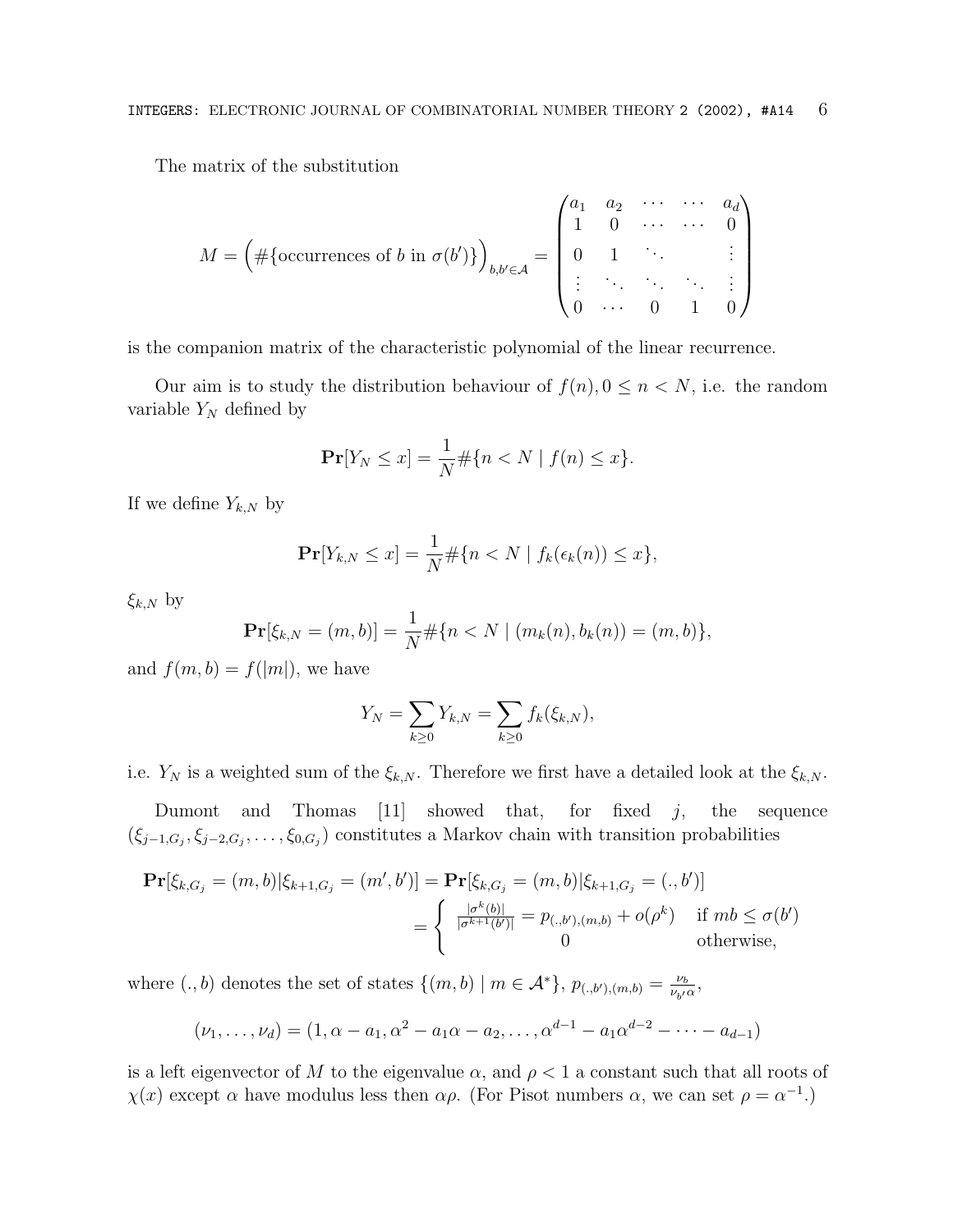Furthermore, denote by  $P_{k,j}$  the matrix of transition probabilities  $\Pr[\xi_{k,G_j} = (.,b)|\xi_{k+1,G_j} = (.,b')].$  Then we have  $P_{k,j} = P + \mathcal{O}(\rho^k)$  with

$$
P = (p_{(.,b'),(.,b)})_{b',b \in \mathcal{A}} = \begin{pmatrix} \frac{a_1}{\alpha} & \frac{a_2}{\alpha^2 - a_1 \alpha} & \cdots & \frac{a_{d-1}}{\alpha^{d-1} - a_1 \alpha^{d-2} - \cdots - a_{d-2} \alpha} & 1 \\ \frac{\alpha - a_1}{\alpha} & 0 & \cdots & \cdots & 0 \\ 0 & \frac{\alpha^2 - a_1 \alpha - a_2}{\alpha^2 - a_1 \alpha} & \cdots & \vdots \\ \vdots & \ddots & \ddots & \ddots & \vdots \\ 0 & \cdots & 0 & \frac{\alpha^{d-1} - a_1 \alpha^{d-2} - \cdots - a_{d-1}}{\alpha^{d-1} - a_1 \alpha^{d-2} - \cdots - a_{d-2} \alpha} & 0 \end{pmatrix}.
$$

 $P$  is similar to

$$
\begin{pmatrix}\n\frac{a_1}{\alpha} & \frac{a_2}{\alpha^2} & \cdots & \cdots & \frac{a_d}{\alpha^d} \\
1 & 0 & \cdots & \cdots & 0 \\
0 & 1 & \ddots & & \vdots \\
\vdots & \ddots & \ddots & \ddots & \vdots \\
0 & \cdots & 0 & 1 & 0\n\end{pmatrix}
$$

and its eigenvalues are therefore  $1, \alpha_2/\alpha, \ldots, \alpha_d/\alpha$ . Hence we have

$$
\Pr[\xi_{k,G_j} = (.,b)] = p_{(.,b)} + \mathcal{O}\left(\rho^{\min(k,j-k)}\right),\tag{7}
$$

where the probability vector  $(p_{(.,1)},\ldots,p_{(.,d)})^t$  is the right eigenvector of P to the eigenvalue 1 with  $\sum_{i=1}^{d} p_{(.,i)} = 1$ :

$$
\begin{pmatrix} p_{(.,1)} \\ \vdots \\ p_{(.,d)} \end{pmatrix} = \frac{1}{\chi'(\alpha)} \left( \alpha^{d-1}, \alpha^{d-1} - a_1 \alpha^{d-2}, \alpha^{d-1} - a_1 \alpha^{d-2} - a_2 \alpha^{d-3}, \dots, \frac{a_d}{\alpha} \right)^t
$$

Thus

$$
\mathbf{Pr}[\xi_{k,G_j} = (m, b)] = \sum_{b': mb \le \sigma(b')} \mathbf{Pr}[\xi_{k,G_j} = (m, b), \xi_{k+1,G_j} = (., b')]
$$

$$
= p_{(m,b)} + \mathcal{O}\left(\rho^{\min(k, j-k)}\right)
$$

with  $p_{(m,b)} = \sum_{b':mb \leq \sigma(b')} p_{(.,b'),(m,b)} p_{(.,b')}.$ 

This suggests to approximate the digital distribution by a stationary Markov chain  $(X_k, k \geq 0)$ , with the stationary probability distribution  $\mathbf{Pr}[X_k = (m, b)] = p_{(m, b)}$  and the transition probabilities  $Pr[X_k = (m, b) | X_{k+1} = (., b')] = p_{(., b'),(m, b)}$ . The next lemma shows how this approximation can be quantified for finite-dimensional distributions.

**Lemma 1.** For every  $h \ge 1$  and all integers  $0 \le k_1 < k_2 < \cdots < k_h < j$ , we have

$$
\Pr[\xi_{k_1,G_j}=(.,b_1),\ldots,\xi_{k_h,G_j}=(.,b_h)]=q_{k_1,\ldots,k_h,(.,b_1),\ldots,(.,b_h)}+\mathcal{O}\left(\rho^{\min(k_1,j-k_h)}\right),
$$

where

$$
q_{k_1,\ldots,k_h, (.,b_1),\ldots, (.,b_h)} = \Pr[X_{k_1} = (.,b_1),\ldots,X_{k_h} = (.,b_h)].
$$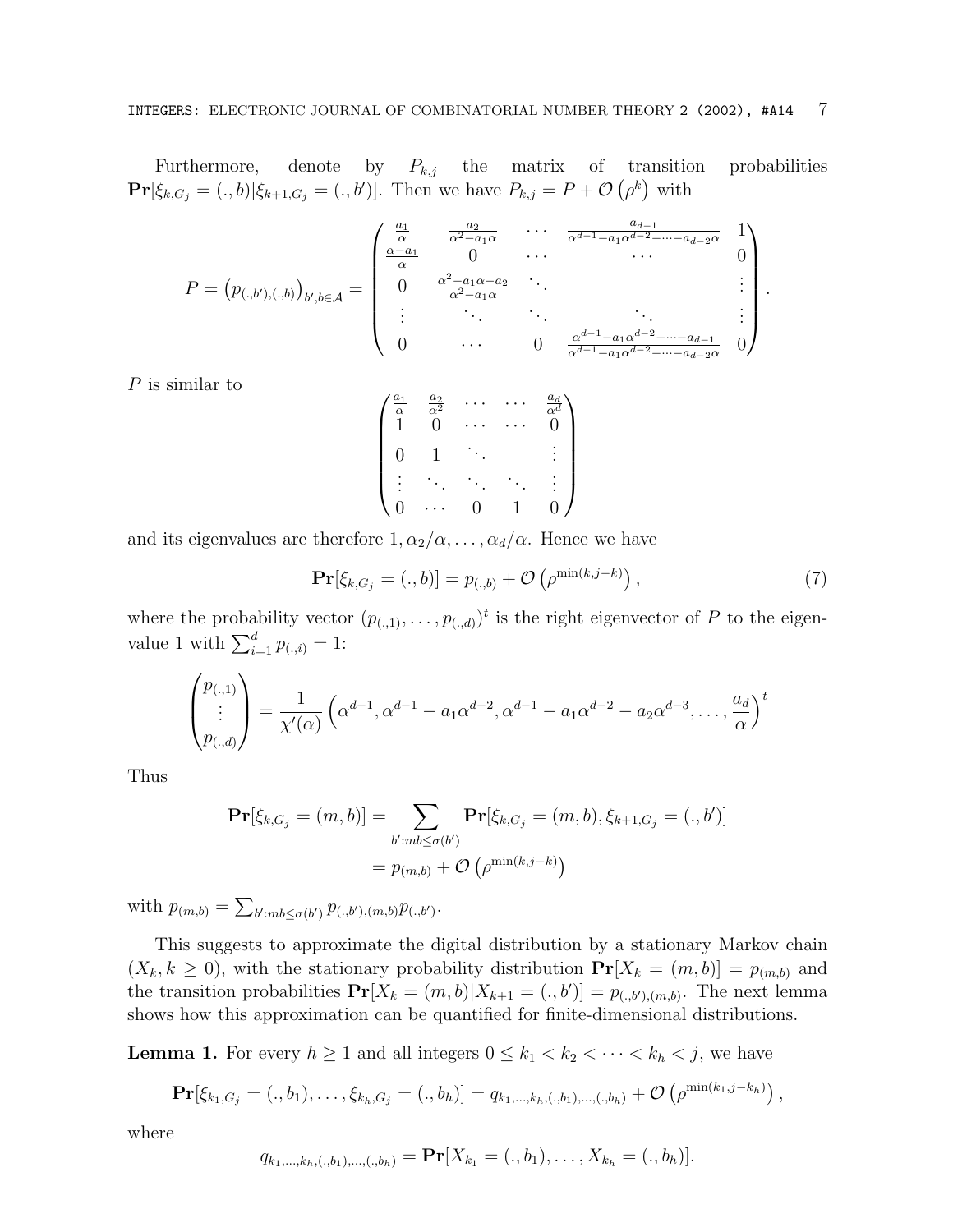*Proof.* For  $0 \leq k < k' < j$ , we have

$$
P_{k,j}P_{k+1,j}\cdots P_{k'-1,j} = P^{k'-k} + \mathcal{O}(\rho^k)
$$

and consequently

$$
\Pr[\xi_{k,G_j} = (.,b)|\xi_{k',G_j} = (.,b')] = \Pr[X_k = (.,b)|X_{k'} = (.,b')] + \mathcal{O}(\rho^k).
$$
 (8)

Because of

$$
\begin{split} \mathbf{Pr}[\xi_{k_1,G_j} = (.,b_1),\ldots,\xi_{k_h,G_j} = (.,b_h)] \\ &= \mathbf{Pr}[\xi_{k_1,G_j} = (.,b_1)|\xi_{k_2,G_j} = (.,b_2)]\mathbf{Pr}[\xi_{k_2,G_j} = (.,b_2)|\xi_{k_3,G_j} = (.,b_3)]\cdots \\ &\cdots \mathbf{Pr}[\xi_{k_{h-1},G_j} = (.,b_{h-1})|\xi_{k_h,G_j} = (.,b_h)]\mathbf{Pr}[\xi_{k_h,G_j} = (.,b_h)], \end{split}
$$

it suffices to apply (7) and (8) and the lemma follows.

Hence we have

$$
\Pr[\xi_{k,G_j} = (m, b), \xi_{k',G_j} = (m', b')] = q_{k,k',(m,b),(m',b')} + \mathcal{O}\left(\rho^{\min(k,j-k')}\right)
$$

 $(0 \leq k < k' < j)$  with

$$
q_{k,k',(m,b),(m',b')} = \sum_{c:mb \le \sigma(c)} \frac{p_{(m',b')}}{p_{(.,b')}} q_{k+1,k',(.,c),(.,b')} p_{(.,c),(m,b)}
$$
(9)

because of

$$
\mathbf{Pr}[\xi_{k,G_j} = (m, b) | \xi_{k',G_j} = (m', b')]
$$
  
= 
$$
\sum_{c: mb \le \sigma(c)} \mathbf{Pr}[\xi_{k,G_j} = (m, b) | \xi_{k+1,G_j} = (., c)] \mathbf{Pr}[\xi_{k+1,G_j} = (., c) | \xi_{k',G_j} = (., b')].
$$

For the finite-dimensional distributions, we obtain

$$
\mathbf{Pr}[\xi_{k_1,G_j} = (m_1,b_1),\ldots,\xi_{k_h,G_j} = (m_h,b_h)] = q_{k_1,\ldots,k_h,(m_1,b_1),\ldots,(m_h,b_h)} + \mathcal{O}\left(\rho^{\min(k_1,j-k_h)}\right),\tag{10}
$$

where the  $q_{k_1,\ldots,k_h,(m_1,b_1),\ldots,(m_h,b_h)}$  are defined similarly to (9).

The next lemma shows that, for general N,  $\xi_{k,N}$  is similar to  $\xi_{k,G_j}$  where  $G_j$  is the largest element of  $G$  not exceeding  $N$   $(j\approx [\log_{\alpha}N]).$ 

**Lemma 2.** The probability distribution of  $\xi_{k,N}$  for  $G_j \leq N < G_{j+1}$  with  $k < j$  is given by

$$
\Pr[\xi_{k,N} = (m,b)] = \Pr[\xi_{k,G_j} = (m,b)] + \mathcal{O}(\rho^{(j-k)/2}).
$$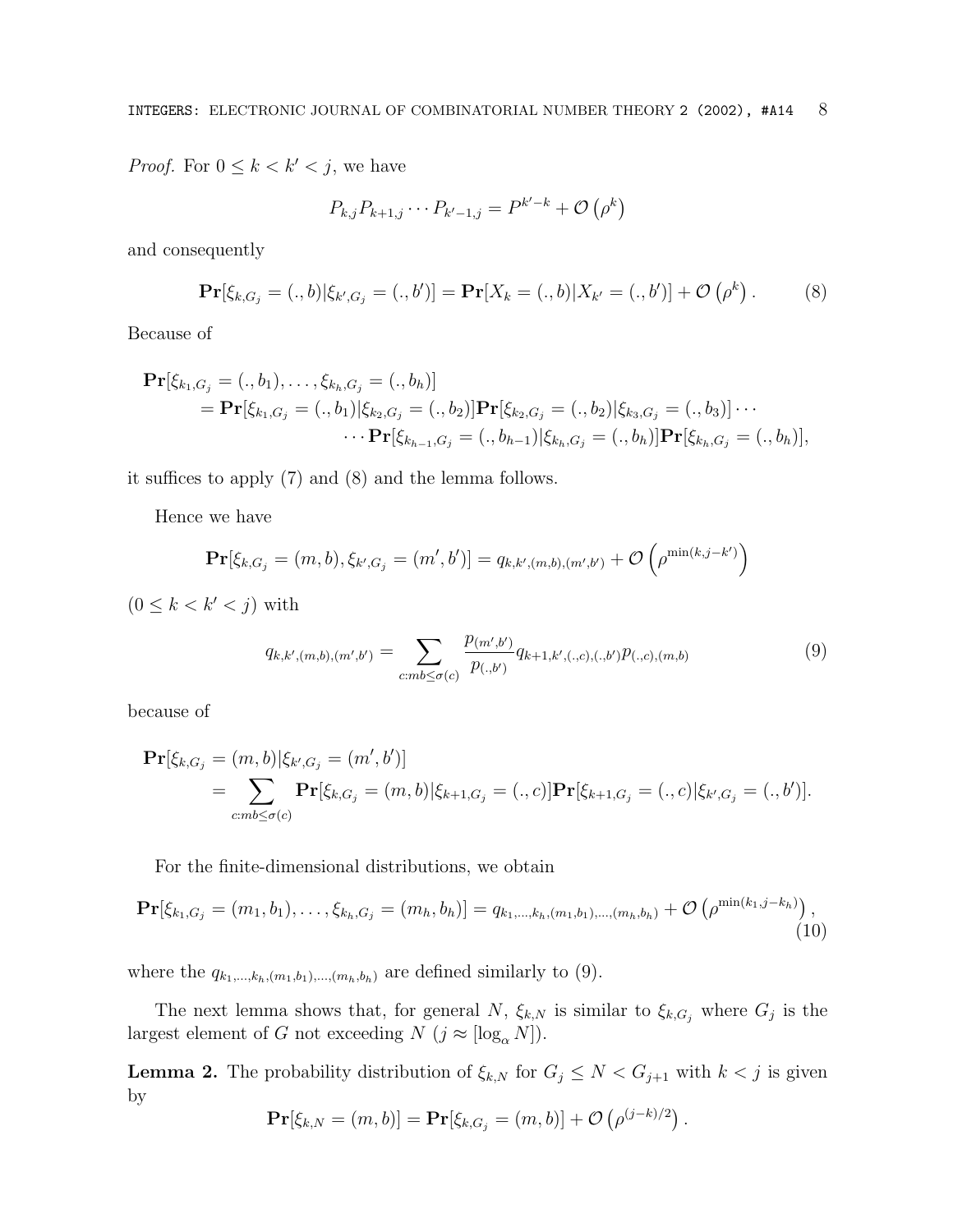The joint distribution for  $0 \leq k_1 < k_2 < \cdots < k_h < j$  is given by

$$
\mathbf{Pr}[\xi_{k_1,N} = (m_1, b_1), \dots, \xi_{k_h,N} = (m_h, b_h)]
$$
  
= 
$$
\mathbf{Pr}[\xi_{k_1,G_j} = (m_1, b_1), \dots, \xi_{k_h,G_j} = (m_h, b_h)] + \mathcal{O}(\rho^{(j-k_h)/2})
$$

The proof is similar to that of Lemma 3 in [8] and therefore omitted.

The above calculations indicate that, in order to obtain uniform estimates, we have to concentrate on the digits  $\epsilon_k(n)$  with  $A(N) \leq k \leq B(N)$ , where  $A(N) = [(\log N)^{\eta}],$  $B(N) = [\log_\alpha N] - [(\log N)^\eta].$ 

**Lemma 3.** For every  $h \geq 1$  and for every  $\lambda > 0$ , we have

$$
\frac{1}{N} \# \{ n < N \mid \epsilon_{k_1}(n) = e_1, \dots, \epsilon_{k_h}(n) = e_h \} = q_{k_1, \dots, k_h, e_1, \dots, e_h} + \mathcal{O} \left( (\log N)^{-\lambda} \right)
$$

uniformly for

$$
A(N) \leq k_1, k_2, \cdots, k_h \leq B(N),
$$

where

$$
q_{k_1,\ldots,k_h,e_1,\ldots,e_h} = \sum_{(m_i,b_i):|m_i|=e_i} q_{k_1,\ldots,k_h,(m_1,b_1),\ldots,(m_h,b_h)}.
$$

This lemma is a direct consequence of Lemma 2 and (10). Note that it is not necessary that  $k_1, \ldots, k_h$  are ordered and that they are distinct.

Now, we turn to the derivation of  $E_N = \mathbf{E} Y_N$ , i.e. to the proof of (3). We have

$$
\mathbf{E} Y_{k,N} = \sum_{m,b} \mathbf{Pr}[\xi_{k,N} = (m,b)] f_k(|m|) = \sum_{e=1}^{a_1} p_e f_k(e) + \mathcal{O} \left( \rho^{\min(k,(j-k)/2)} \right),
$$

where

$$
p_e = \sum_{m,b:|m|=e} p_{(m,b)}.\tag{11}
$$

Since  $f_k(e)$  is bounded, we get

$$
E_N = \sum_{k=0}^{\lfloor \log_{\alpha} N \rfloor} \mathbf{E} Y_{k,N} = \sum_{k=A(N)}^{B(N)} \mathbf{E} Y_{k,N} + \mathcal{O} \left( (\log N)^{\eta} \right) = M(N) + \mathcal{O} \left( (\log N)^{\eta} \right).
$$

The variance is given by

$$
\mathbf{Var}\left(\sum_{k=0}^{\left[\log_{\alpha} N\right]} f_k(X_k)\right) = \sum_{k,k'=0}^{\left[\log_{\alpha} N\right]} \left(\mathbf{E}\big(f_k(X_k)f_{k'}(X_{k'})\big) - \mathbf{E}\, f_k(X_k)\mathbf{E}\, f_{k'}(X_{k'})\right)
$$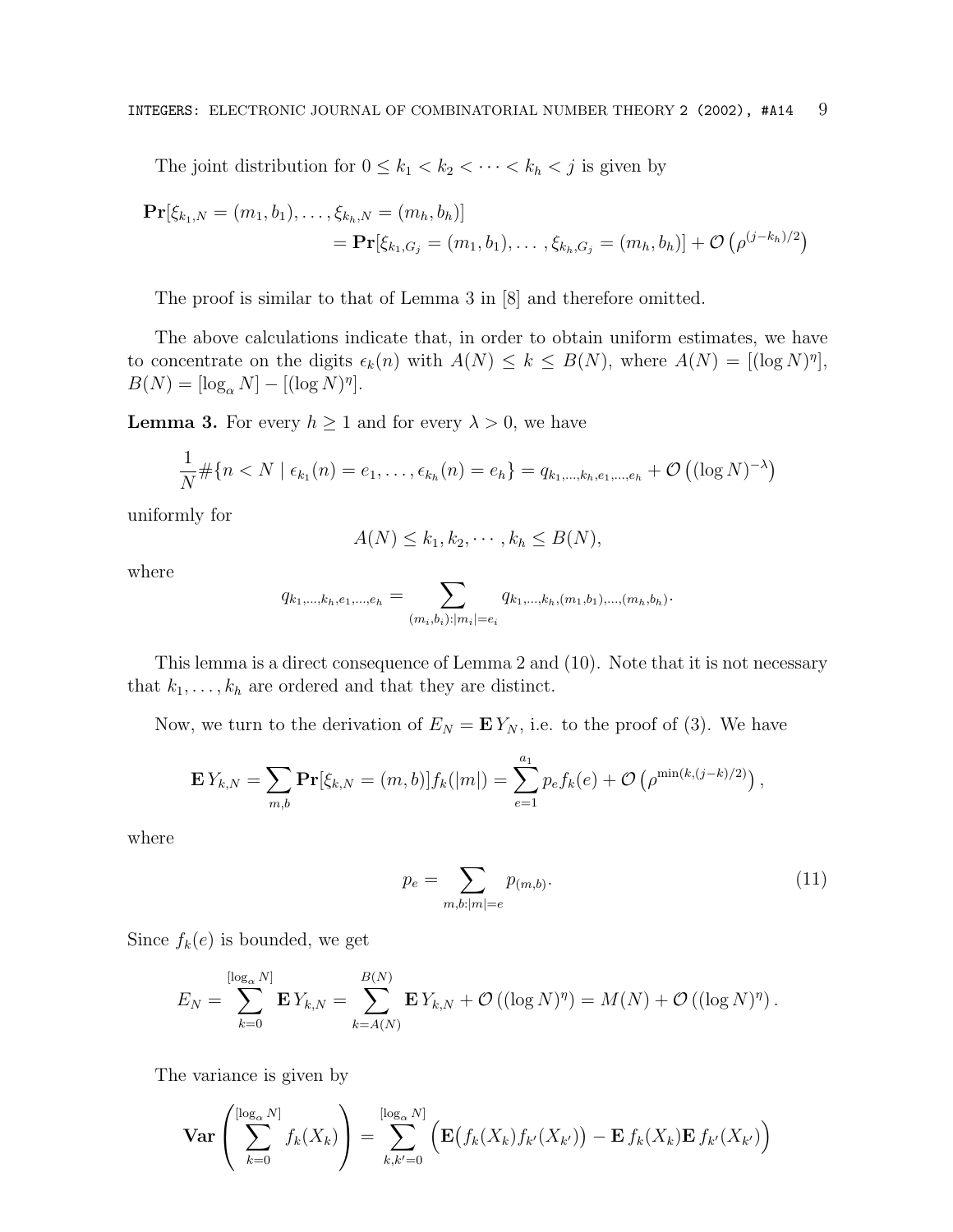and

$$
\mathbf{E}\big(f_k(X_k)f_{k'}(X_{k'})\big)-\mathbf{E}\,f_k(X_k)\mathbf{E}\,f_{k'}(X_{k'})=\sum_{e,e'=1}^{a_1}(q_{k,k',e,e'}-p_e p_{e'})f_k(e)f_{k'}(e').
$$

Since the eigenvalues of M are  $\alpha_1/\alpha, \ldots, \alpha_d/\alpha$  (with  $\alpha_1 = \alpha$ ), we have, for  $k < k'$ ,

$$
q_{k,k',(.,b),(.,b')} = \sum_{i=1}^{d} r_{(.,b),(.,b')}^{(i)} \left(\frac{\alpha_i}{\alpha}\right)^{k'-k}
$$

with (easily determined) constants  $r_{(.,b),(.,b')}^{(i)}$  and  $r_{(.,b),(.,b')}^{(1)} = p_{(.,b)}p_{(.,b')}$ . Since the  $q_{k,k',e,e'}$ are (weighted) sums of  $q_{k,k',(.,b),(.,b')},$  we have

$$
q_{k,k',e,e'} = \sum_{i=1}^{d} p_{e,e'}^{(i)} \left(\frac{\alpha_i}{\alpha}\right)^{k-j},
$$

where the constants  $p_{e,e'}^{(i)}$  are the respective sums of  $r_{(.,b),(.,b')}^{(i)}$ . Note that  $p_{e,e'}^{(1)} = p_e p_{e'}$ . With these  $p_{e,e'}^{(i)}$ , we get  $D(N)^2 = \textbf{Var}\left(\sum_{k=0}^{\lfloor \log_{\alpha} N \rfloor} f_k(X_k)\right)$ .

In Lemma 5, we will need  $D(N)/(\log N)^{\eta} \to \infty$ . We show that this lower bound holds for  $\eta < 1/2$  if the variances of  $f_k(X_k)$  have a uniform lower bound.

**Lemma 4.** Suppose that there exists a constant  $c > 0$  such that  $\sigma_{k,k}^{(2)} \geq c$  for all  $k \geq 0$ . Then we have a constant w such that

$$
\mathbf{Var}\left(\sum_{k=s}^{s'} f_k(X_k)\right) \ge w(s'-s+1) \tag{12}
$$

for all  $s, s' \geq 0$  with  $s' - s \geq 3d$ .

*Proof.* By Dobrušin [5], we have  $\text{Var}\left(\sum_{k=s}^{s'} f_k(X_k)\right) \geq c(s'-s+1)\beta/100$ , where  $\beta$  is the ergodicity coefficient

$$
\beta = 1 - \sup_{m,b,m',b',\mathcal{A}} \left| \mathbf{Pr}[X_k \in \mathcal{A} | X_{k+1} = (m, b)] - \mathbf{Pr}[X_k \in \mathcal{A} | X_{k+1} = (m', b')] \right|
$$

(which does not depend on k). Hence the lemma is proved, if we have  $\beta > 0$ .

If all  $a_i$  are non-zero, we have  $p_{(m,b),(A,1)} > 0$  for all possible  $(m, b)$ . Therefore, if  $(\Lambda, 1) \in \mathcal{A}$ , we have  $\Pr[X_k \in \mathcal{A}|X_{k+1} = (m, b)] > 0$  for all  $(m, b)$  and the difference cannot be 1. If  $(\Lambda,1) \notin \mathcal{A}$ , the difference cannot be 1 because we have  $\Pr[X_k \in A | X_{k+1} = (m, b)] < 1$  for all  $(m, b)$ . Since the transition probabilities attain just finitely many values, we have  $\beta > 0$ .

If  $a_b = 0$  for some  $b \ (1 \ < b \ < d)$ , then  $\Pr[X_k = (\Lambda, b + 1)|X_{k+1} = (1^{a_{b-1}}, b)] = 1$ and  $Pr[X_k = (\Lambda, b + 1)|X_{k+1} = (\Lambda, 1)] = 0$ , hence  $\beta = 0$ . Nevertheless we have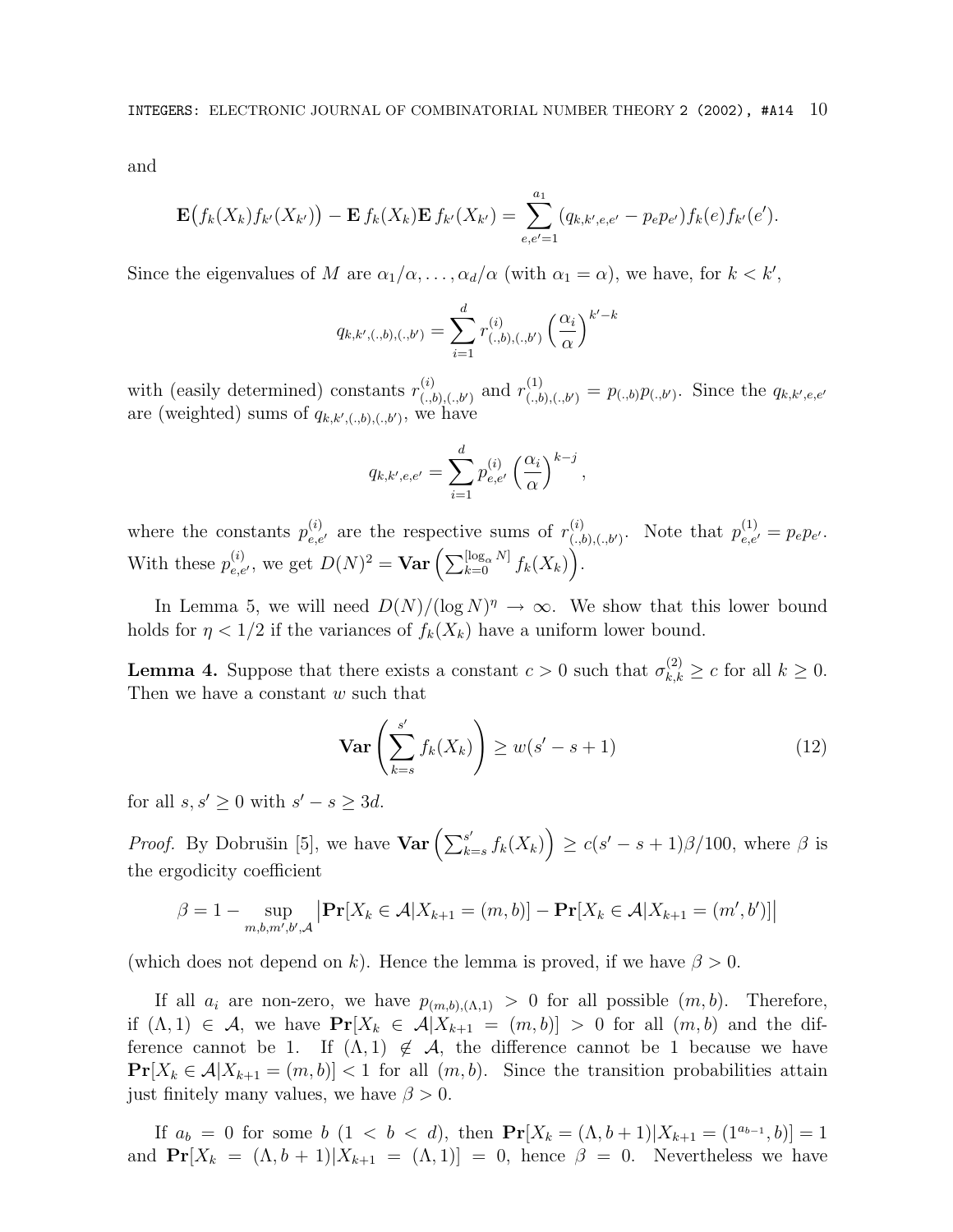$Pr[X_k = (m, b) | X_{k+d-1} = (m', b')] > 0$  for all possible  $(m, b), (m', b')$  and Corollary 6 in Giesbrecht [13] concludes the lemma (after a tedious consideration of his notation).

Immediately, we get the following corollary.

**Corollary 1.** Suppose that there exists a constant  $c > 0$  such that  $\sigma_{k,k}^{(2)} \geq c$  for all  $k \geq 0$ . Then we have

$$
D(N)^2 \gg \log N.
$$

In order to prove (6), it suffices, because of the following lemma, to show that the moments  $\boldsymbol{h}$ 

$$
\frac{1}{N} \sum_{n < N} \left( \frac{\overline{f}(n) - \overline{M}(N)}{\overline{D}(N)} \right)^n
$$

with

$$
\overline{f}(n) = \sum_{k=A(N)}^{B(N)} f_k(\epsilon_k(n)) = f(n) + \mathcal{O}\left((\log N)^{\eta}\right),
$$
  

$$
\overline{M}(N) = \sum_{k=A(N)}^{B(N)} \mu_k \text{ and } \overline{D}(N)^2 = \sum_{k,k'=A(N)}^{B(N)} \sigma_{k,k'}^{(2)}
$$

converge to the corresponding moments of the normal law. This implies

$$
\frac{1}{N} \# \left\{ n < N \left| \frac{\overline{f}(n) - \overline{M}(N)}{\overline{D}(N)} < x \right. \right\} \to \Phi(x),
$$

and, again by the following lemma, (5).

**Lemma 5** (cf. Lemma 5 in [8]). Suppose that  $D(N)/(\log N)^{\eta} \to \infty$  for some  $\eta > 0$ . Then we have

$$
\frac{1}{N} \# \left\{ n < N \left| \frac{f(n) - M(N)}{D(N)} < x \right. \right\} \to \Phi(x)
$$

for all  $x \in \mathbb{R}$  if and only if

$$
\frac{1}{N} \# \left\{ n < N \left| \frac{\overline{f}(n) - \overline{M}(N)}{\overline{D}(N)} < x \right. \right\} \to \Phi(x)
$$

for all  $x \in \mathbb{R}$ .

Furthermore, if for all  $h\geq 0$ 

$$
\frac{1}{N} \sum_{n < N} \left( \frac{\overline{f}(n) - \overline{M}(N)}{\overline{D}(N)} \right)^h \to \int_{-\infty}^{\infty} x^h \, d\Phi(x),
$$

then we also have

$$
\frac{1}{N} \sum_{n < N} \left( \frac{f(n) - M(N)}{D(N)} \right)^h \to \int_{-\infty}^{\infty} x^h \, d\Phi(x)
$$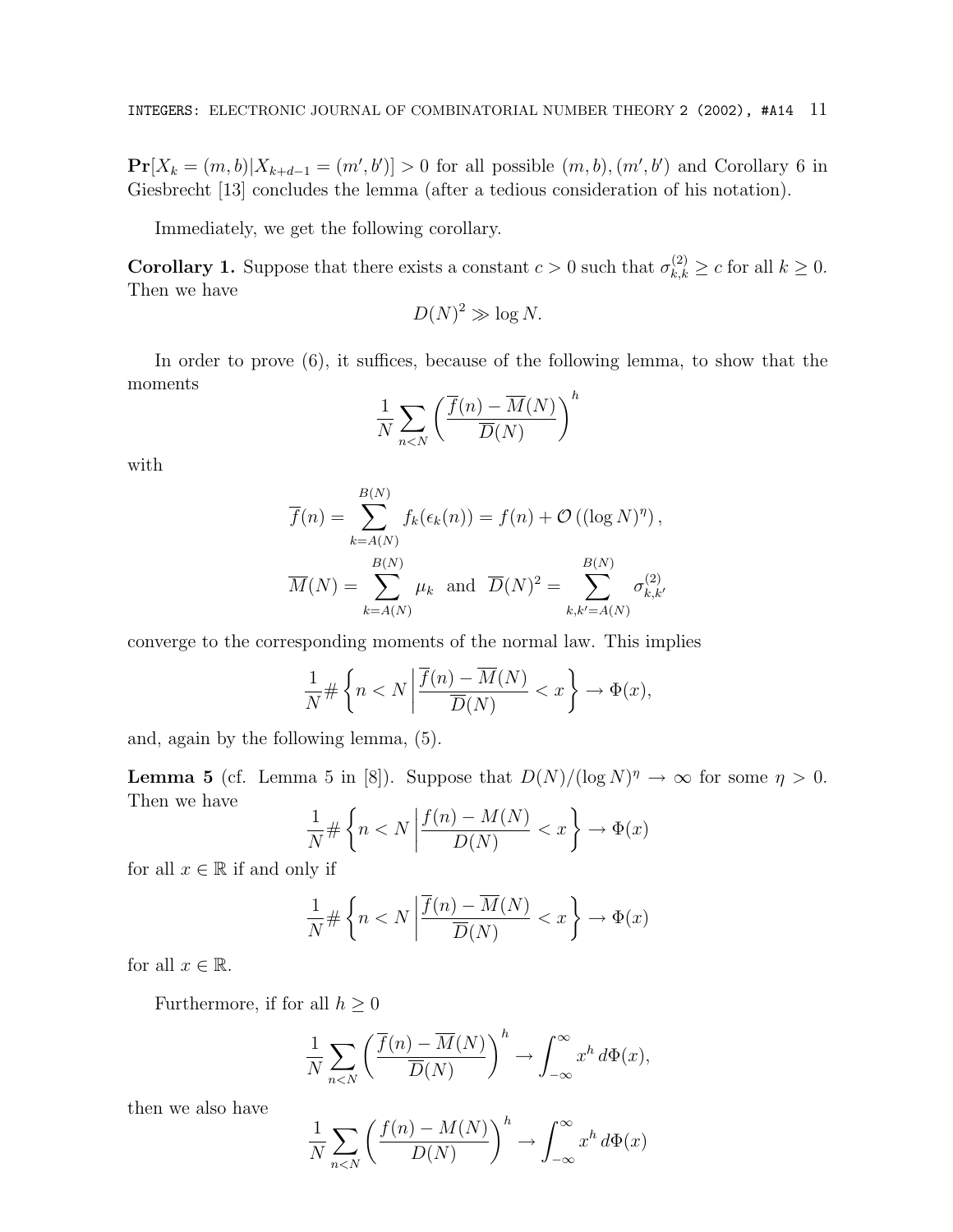and conversely.

The proof is the same as that of Lemma 5 in [8].

For the convergence of the moments of  $\overline{f}(n)$ , we first prove a central limit theorem (with convergence of moments) for the exact Markov chain  $X_k$  and compare  $\overline{f}(n)$  to  $\sum_{k=A(N)}^{B(N)} f_k(X_k)$  afterwards.

**Lemma 6.** Suppose that there exists a constant  $c > 0$  such that  $\sigma_{k,k}^{(2)} \geq c$  for all  $k \geq 0$ . Then the sums of the random variables  $f_k(X_k)$  satisfy a central limit theorem. More precisely,

$$
\frac{\sum_{k=A(N)}^{B(N)} f_k(X_k) - \overline{M}(N)}{\overline{D}(N)} \Rightarrow \mathcal{N}(0,1)
$$

and, for all  $h \geq 0$ , we have, as  $N \to \infty$ ,

$$
\mathbf{E}\left(\frac{\sum_{k=A(N)}^{B(N)} f_k(X_k) - \overline{M}(N)}{\overline{D}(N)}\right)^h \to \int_{-\infty}^{\infty} x^h d\Phi(x).
$$

*Proof.* If all  $a_i$  are non-zero, then  $\beta > 0$  (see the proof of Lemma 4) and the lemma can be proved with the help of Theorem 4 of Lifšic [18], as in [8]. If  $\beta = 0$ , we have to adapt this theorem.

An inspection of Lifšic' proof and Dobrušin's paper  $[5]$  (which is used by Lifšic) shows that we get the same result if we replace the ergodicity coefficient  $\beta$  by a constant  $\theta > 0$ that satisfies

$$
\gamma_j = \frac{1}{2} \sup_{m,b} \sum_{m',b'} \left| \mathbf{Pr}[X_k = (m', b')] X_{k+j} = (m, b) \right| - \mathbf{Pr}[X_k = (m', b')] \le (1 - \theta)^j \tag{13}
$$

for all  $j \geq 1$  and

$$
\mathbf{Var}\left(\sum_{k=s}^{s'} f_k(X_k)\right) \ge c(s'-s+1)\theta\tag{14}
$$

for all  $s, s' \geq 0$  with  $s' - s \geq s_0$  for some constant  $s_0$ .

We have  $\gamma_j > 0$  for all  $j \ge 1$  since the sum in (13) is always less than 1 and the number of states  $(m, b)$  is finite. Dobrušin [5] proved  $\gamma_j \leq 1 - \beta_j$ , where

$$
\beta_j = 1 - \sup_{m,b,m',b',\mathcal{A}} \left| \mathbf{Pr}[X_k \in \mathcal{A}|X_{k+j} = (m,b)] - \mathbf{Pr}[X_k \in \mathcal{A}|X_{k+j} = (m',b')] \right|.
$$

For some  $j_0$  with  $1 < j_0 < d$ , we have  $Pr[X_k = (\Lambda, 1)|X_{k+j} = (m, b)] > 0$  for all possible  $(m, b)$  and all  $j \ge j_0$ , which implies  $\beta_j > 0$  for all  $j \ge j_0$ . Set

$$
\theta = \min\left(1 - \max_{1 \leq k < j_0} \gamma_k^{1/k}, 1 - \max_{j_0 \leq k < 2j_0} (1 - \beta_k)^{1/k}, \frac{w}{c}\right).
$$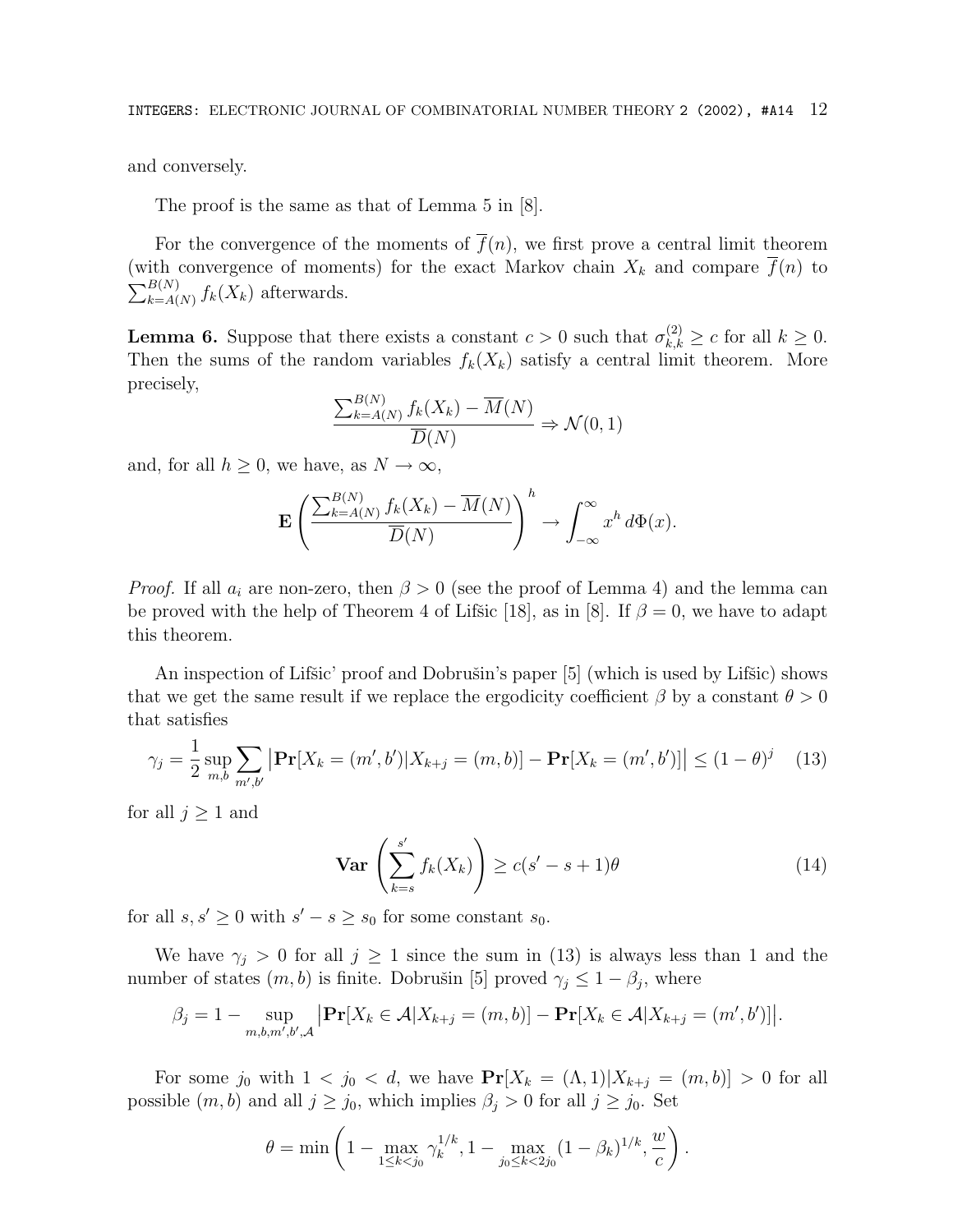Then (14) holds because of (12) and (13) holds for  $j < 2j_0$  because of  $\gamma_j \leq 1 - \beta_j$ . For  $j \ge 2j_0$ , we apply the inequality  $1 - \beta_{i+j} \le (1 - \beta_i)(1 - \beta_j)$  (see [5]) and get, by induction on  $q$ ,

$$
1 - \beta_{qj_0+t} \le (1 - \beta_{j_0})(1 - \beta_{(q-1)j_0+t}) \le (1 - \theta)^{j_0}(1 - \theta)^{(q-1)j_0+t} = (1 - \theta)^{qj_0+t}
$$

for  $q \geq 2$ ,  $t < j_0$ . Hence  $\theta$  satisfies the required properties, we can apply the (adapted) theorem of Lifšic and the lemma is proved.

The next lemma concludes the proof of Theorem 2. In particular, for  $h = 2$ , the equation implies together with Lemma 5 and (3) the asymptotics for the variance (4).

**Lemma 7** (cf. Lemma 7 in [8]). For every  $h \ge 1$  and every  $\lambda > 0$ , we have

$$
\frac{1}{N} \sum_{n < N} \left( \frac{\overline{f}(n) - \overline{M}(N)}{\overline{D}(N)} \right)^h = \mathbf{E} \left( \frac{\sum_{k = A(N)}^{B(N)} f_k(X_k) - \overline{M}(N)}{\overline{D}(N)} \right)^h + \mathcal{O}\left( (\log N)^{-\lambda} \right).
$$

The proof is the same as that of Lemma 7 in [8].

# **3. Plan of the Proof of Theorem 3**

Set  $\overline{f}$  as in Section 2 with  $A(N^r)$  and  $B(N^r)$  instead of  $A(N)$  and  $B(N)$ . Then, similarly to Theorem 2, it is enough to prove

$$
\frac{1}{N} \# \left\{ n < N \left| \frac{\overline{f}(P(n)) - \overline{M}(N^r)}{\overline{D}(N^r)} < x \right. \right\} \to \Phi(x) \tag{15}
$$

and

$$
\frac{1}{\pi(N)} \# \left\{ p < N \left| \frac{\overline{f}(P(p)) - \overline{M}(N^r)}{\overline{D}(N^r)} < x \right. \right\} \to \Phi(x). \tag{16}
$$

We show

$$
\frac{1}{N} \sum_{n < N} \left( \frac{\overline{f}(P(n)) - \overline{M}(N^r)}{\overline{D}(N^r)} \right)^h - \frac{1}{N^r} \sum_{n < N^r} \left( \frac{\overline{f}(n) - \overline{M}(N^r)}{\overline{D}(N^r)} \right)^h \to 0
$$

and

$$
\frac{1}{\pi(N)} \sum_{p
$$

as  $N \to \infty$  by the following lemma. With the results of the previous section and the Fréchet-Shohat theorem, this proves  $(15)$ ,  $(16)$  and thus Theorem 3.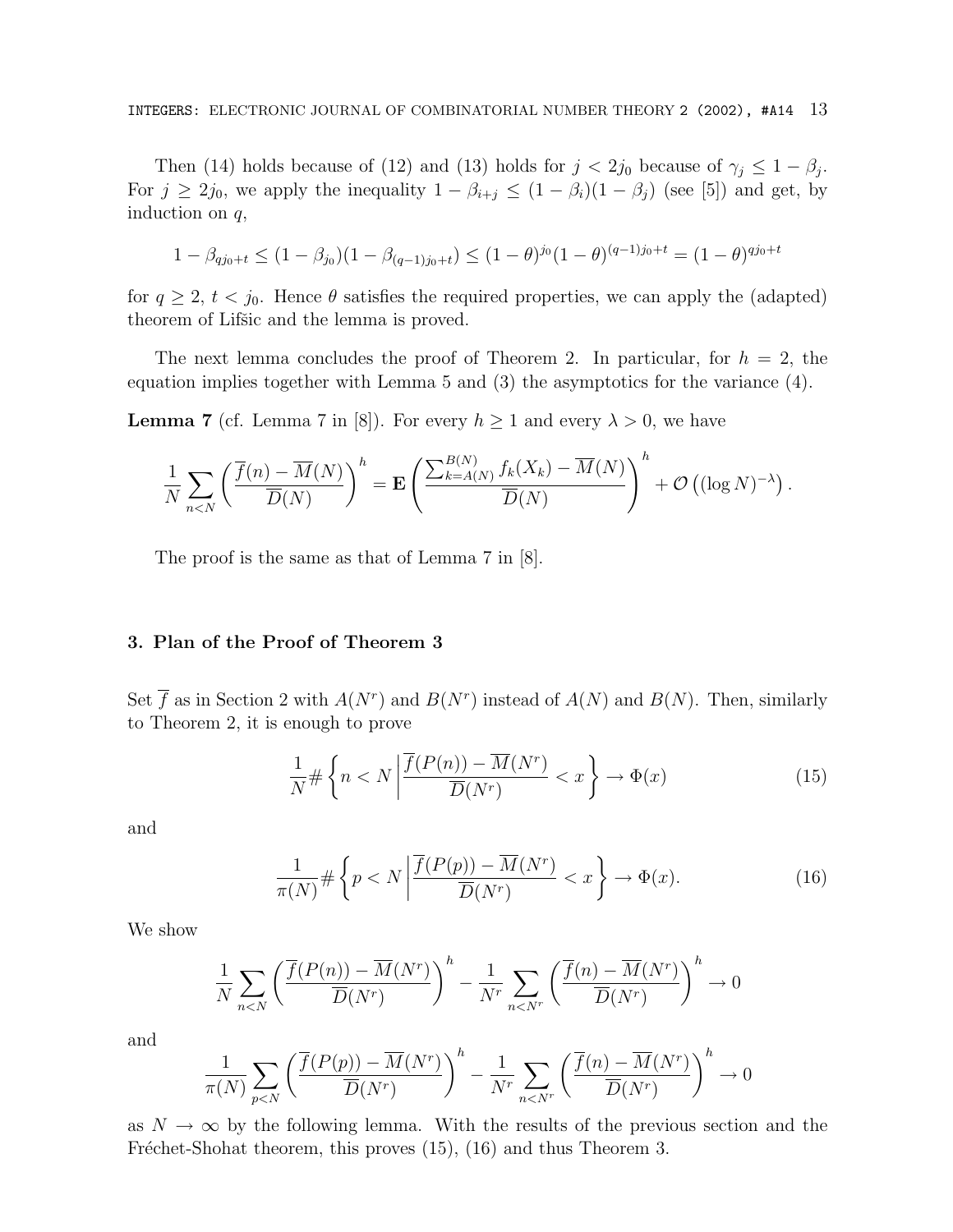**Lemma 8** (Main Lemma). Let  $P(n)$  be an integer polynomial with degree  $r \geq 1$  and positive leading term. Then, for every  $h \geq 1$  and for every  $\lambda > 0$ , we have

$$
\frac{1}{N} \# \{ n < N \mid \epsilon_{k_1}(P(n)) = e_1, \ldots, \epsilon_{k_h}(P(n)) = e_h \} = q_{k_1, \ldots, k_h, e_1, \ldots, e_h} + \mathcal{O}\left( (\log N)^{-\lambda} \right)
$$

and

$$
\frac{1}{\pi(N)} \# \{ p < N \mid \epsilon_{k_1}(P(p)) = e_1, \dots, \epsilon_{k_h}(P(p)) = e_h \} = q_{k_1, \dots, k_h, e_1, \dots, e_h} + \mathcal{O} \left( (\log N)^{-\lambda} \right)
$$

uniformly for all integers

$$
(\log N^r)^{\eta} \le k_1, k_2, \dots, k_h \le \log_{\alpha} N^r - (\log N^r)^{\eta}
$$

and  $e_1, e_2, \ldots, e_h \in \{0, 1, \ldots, a_1\}$ . (The  $q_{k_1,\ldots,k_h,e_1,\ldots,e_h}$  are as in Lemma 3.)

The proof of this lemma (Section 6) requires tilings of the torus and exponential sums which are treated in the next sections.

## **4. Tilings**

For q-ary expansions we have

$$
\epsilon_k(n) = e \Longleftrightarrow \left\{ \frac{n}{q^{k+1}} \right\} \in \left[ \frac{e}{q}, \frac{e+1}{q} \right),\,
$$

where  $\{x\}$  denotes the fractional part of x.

In order to get an analogue to this for our expansions, we need a tiling of the torus  $\mathbb{T}^d = \mathbb{R}^d/\mathbb{Z}^d$ , i.e. a family of sets  $(\Omega_e)_{e \in \{0,\dots,a_1\}}$  such that

•  $\bigcup_{e=0}^{a_1} \Omega_e = \mathbb{T}^d$ ,

- each of the  $\Omega_e$  is the closure of its interior,
- the intersection of two different  $\Omega_e$  has Lebesgue measure zero,

and vectors  $\mathbf{v}(n, k) \in \mathbb{T}^d$  such that we have (at least in most cases)

$$
\epsilon_k(n) = e \Longleftrightarrow \mathbf{v}(n,k) \in \Omega_e.
$$

**Proposition 1.** Let G be as in Theorem 3 and

$$
\mathbf{v}(n,k) = \frac{n}{\alpha^k} \frac{\alpha - 1}{\alpha^d - 1} \left( \alpha^{d-1}, \dots, \alpha, 1 \right)^t \in \mathbb{T}^d.
$$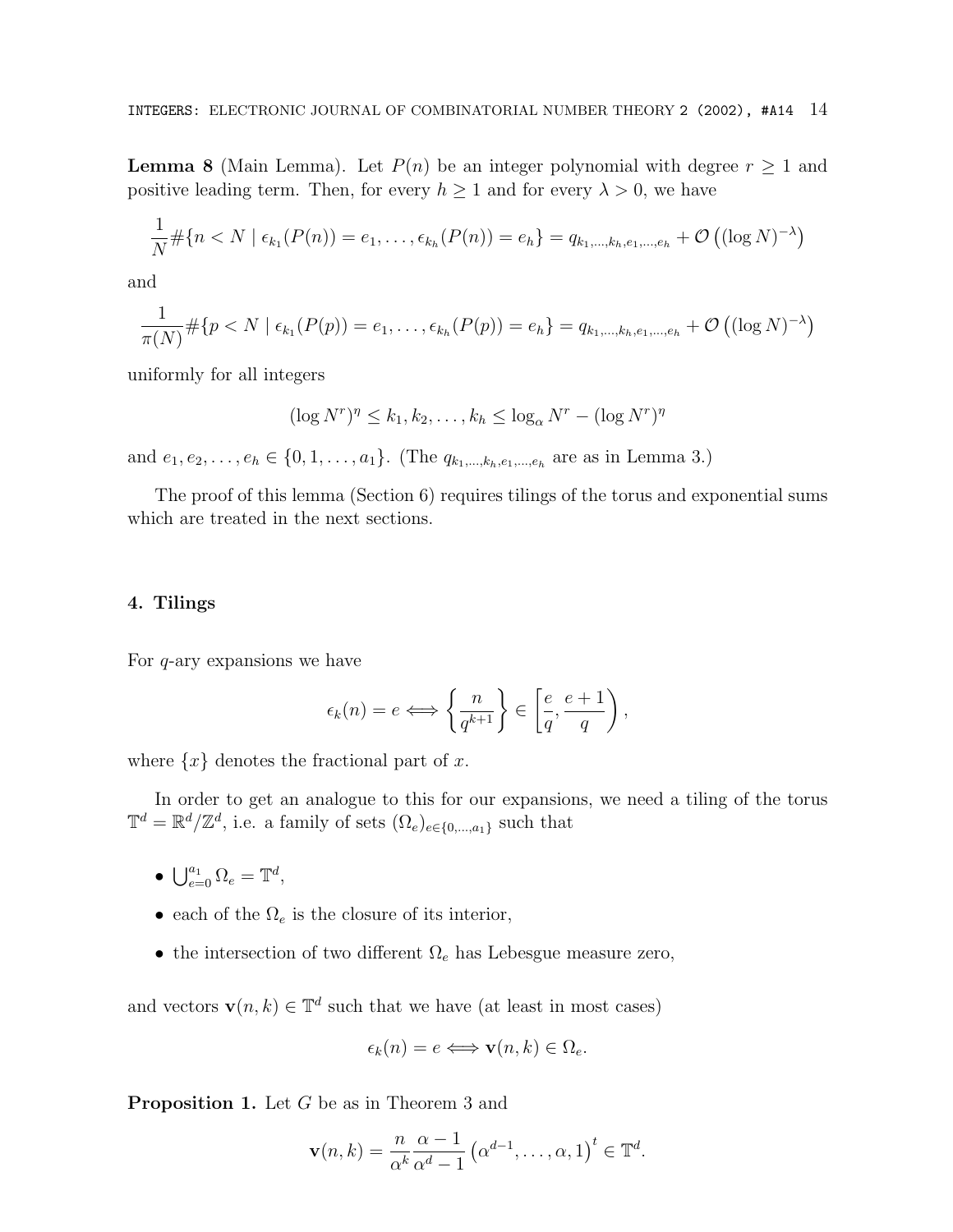Then we have a tiling  $(\Omega_e)_{e \in \{0,\ldots,a_1\}}$  of  $\mathbb{T}^d$  with

$$
d(\mathbf{v}(n,k),\Omega_{\epsilon_k(n)}) = \mathcal{O}\left(\alpha^{-k}\right) \text{ for all } k, n \in \mathbb{N},\tag{17}
$$

where  $d(\mathbf{x}, S) = \inf_{\mathbf{y} \in S} ||\mathbf{x} - \mathbf{y}||_{\infty}$ .

**Remark.** The distance  $d(\mathbf{v}(n, k), \Omega_{\epsilon_k(n)})$  is positive and, equivalently,  $\mathbf{v}(n, k) \notin \Omega_{\epsilon_k(n)}$ only for a small number of n and k (see Lemma 15). The error term  $\mathcal{O}(\alpha^{-k})$  is not surprising because we have  $\frac{1}{G_j} \# \{n \langle G_j | \epsilon_k(n) = e \} = p_e + \mathcal{O}(\alpha^{-\min(k,j-k)})$  for all  $j > k$ , whereas q-ary expansions satisfy exactly  $\frac{1}{q^j} \# \{n < q^j \mid \epsilon_k(n) = e\} = \frac{1}{q}$ . The Lebesgue measure of the tilings is  $\lambda_d(\Omega_e) = p_e$ .

Proof. We regard the linear map

$$
\phi = \begin{pmatrix} a_1 & a_2 & \cdots & \cdots & a_d \\ 1 & 0 & \cdots & \cdots & 0 \\ 0 & 1 & \ddots & & \vdots \\ \vdots & \ddots & \ddots & \ddots & \vdots \\ 0 & \cdots & 0 & 1 & 0 \end{pmatrix} \in GL(d, \mathbb{Z})
$$

with eigenvalues  $\alpha, \alpha_2, \ldots, \alpha_d$ . Since  $\alpha$  is a Pisot unit,  $\phi$  is a hyperbolic toral automorphism and we have a  $\phi$ -invariant decomposition of  $\mathbb{R}^d$  into the unstable eigenspace  $E_u = \mathbb{R}(\alpha^{d-1}, \ldots, \alpha, 1)^t$  and the stable eigenspace  $E_s$  (of dimension  $d-1$ ). Let  $\mathbf{e}_u = \pi_u((1,0,\ldots,0)^t)$  and  $\mathbf{e}_s = \pi_s((1,0,\ldots,0)^t)$  where  $\pi_u : \mathbb{R}^d \to E_u$  is the projection along  $E_s$  to  $E_u$  and  $\pi_s$ :  $\mathbb{R}^d \to E_s$  the projection along  $E_u$  to  $E_s$ . Set  $$ 

Then the sequence  $(G'_j)_{j\geq 0}$  defined by the linear recurrence

$$
G'_{j} = a_1 G'_{j-1} + \dots + a_d G'_{j-d} \text{ for } j \ge d
$$

with initial values  $G'_0 = 0, ..., G'_{d-2} = 0, G'_{d-1} = 1$  satisfies

$$
G'_{j} = c'_{1}\alpha^{j} + c'_{2}\alpha^{j}_{2} + \cdots + c'_{d}\alpha^{j}_{d}
$$

for some constants  $c'_2, \ldots, c'_d$ . By induction on j, the equation

$$
G_j = G'_j + G'_{j+1} + \dots + G'_{j+d-1}
$$

can be easily proved. Since  $G_j \to c_1 \alpha^j$  and  $G'_j \to c'_1 \alpha^j$  for  $j \to \infty$ , we have

$$
c_1 = c'_1(1 + \alpha + \dots + \alpha^{d-1}).
$$

With

$$
n = c_1 \sum_{j=0}^{\infty} \epsilon_j(n) \alpha^j + \mathcal{O}(1),
$$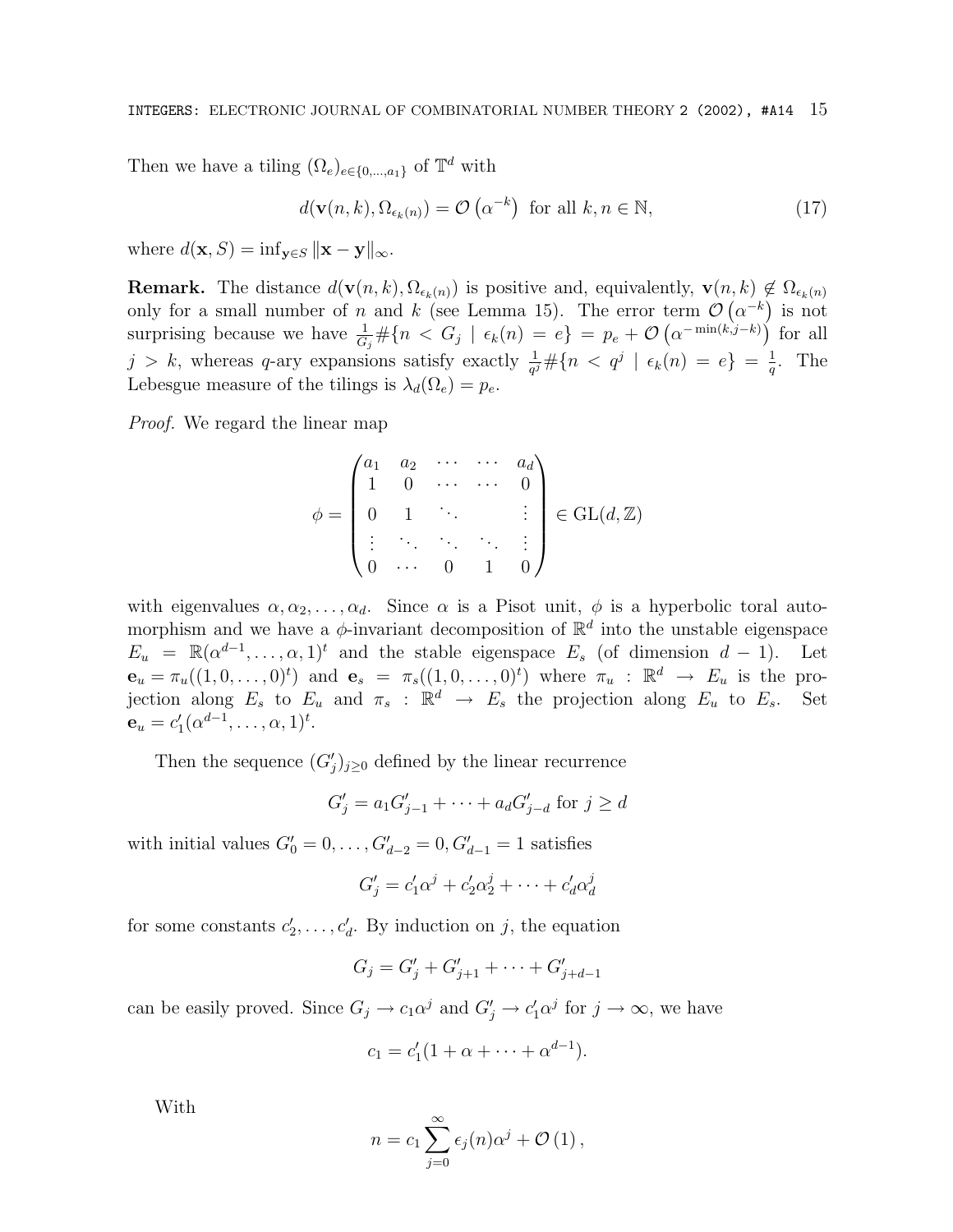we obtain

$$
\mathbf{v}(n,k) = \frac{n}{c_1\alpha^k} \mathbf{e}_u = \sum_{j=0}^{\infty} \epsilon_j(n) \alpha^{j-k} \mathbf{e}_u + \mathcal{O}\left(\alpha^{-k}\right) = \sum_{j=0}^{\infty} \epsilon_j(n) \phi^{j-k}(\mathbf{e}_u) + \mathcal{O}\left(\alpha^{-k}\right).
$$

Clearly we have

$$
\phi^j(\mathbf{e}_u) + \phi^j(\mathbf{e}_s) = \phi^j((1,0,\dots,0)^t) \in \mathbb{Z}^d \text{ for all } j \ge 0
$$

and hence

$$
\mathbf{v}(n,k) \equiv \sum_{j=0}^{k-1} \epsilon_j(n) \phi^{j-k}(\mathbf{e}_u) - \sum_{j=k}^{\infty} \epsilon_j(n) \phi^{j-k}(\mathbf{e}_s) + \mathcal{O}\left(\alpha^{-k}\right) \bmod \mathbb{Z}^d.
$$
 (18)

Set

$$
\Omega_e = \text{Clos}\{\mathbf{v}'(n,k) : k, n \in \mathbb{N} \text{ with } \epsilon_k(n) = e\}.
$$

Then we know by Praggastis [22] that  $(\Omega_e)_{e \in \{0,\ldots,a_1\}}$  is a tiling of  $\mathbb{T}^d$  if  $\text{Fin}(\alpha) = \mathbb{Z}[\alpha] \cap \mathbb{R}_+$ . Since  $\alpha$  is an algebraic integer and a unit, we have  $\mathbb{Z}[\alpha] = \mathbb{Z}[\alpha^{-1}]$ . Thus (F) implies that  $(\Omega_e)_{e \in \{0,\dots,a_1\}}$  is a tiling and (17) holds because of (18).

**Example.** Figure 1 shows the sets  $\Omega_e$  for the Tribonacci expansion  $(d = 3,$  $a_1 = a_2 = a_3 = 1$ .  $\Omega_0$  is the largest of the three prisms and  $\Omega_1$  is the union of the two smaller ones.  $\pi_s(\Omega_0)$  is the Rauzy fractal (for details on the Rauzy fractal see Messaoudi [19, 20] and Rauzy [23] for the original work). Figure 2 illustrates how  $(\Omega_0, \Omega_1)$ tiles  $\mathbb{R}^3$ . These figures were drawn by Siegel, who obtained in [25] tilings for substitutions of Pisot type by different methods than Praggastis.



Figure 1. Figure 2.



 $\Omega_0, \Omega_1$  for the Tribonacci expansion Tiling of  $\mathbb{R}^3$  for the Tribonacci expansion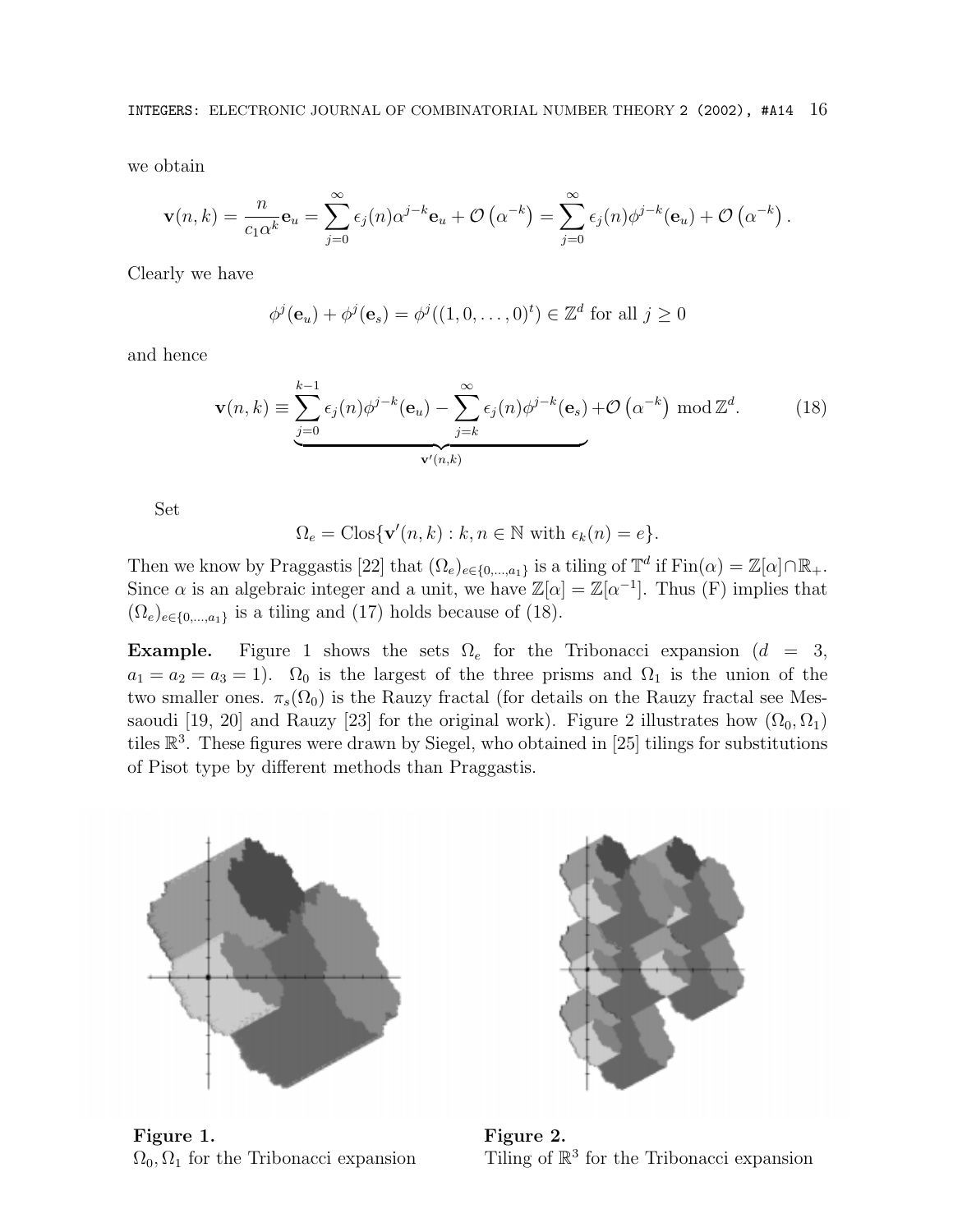**Remark.** Akiyama [2] obtained tilings of  $\mathbb{R}^{d-1}$  for Pisot units  $\alpha$  satisfying the condition

$$
\mathbb{Z}[\alpha^{-1}] \cap \mathbb{R}^+ \subset \text{Fin}(\alpha) - \text{Fin}(\alpha) \cap [0, \varepsilon) \text{ for all } \varepsilon > 0,
$$
 (W)

which is weaker then  $(F)$  and conjectured to hold for all Pisot numbers  $\alpha$ , but this improvement is not important for this work because we need (F) for the proof of Proposition 2 too.

In Section 6, we will need a covering of  $\Omega_e$  and its boundary by convex sets. Since the boundary of  $\Omega_e$  has fractal structure for  $d > 2$ , we approximate it by parallelepipeds.

Each  $\Omega_e$  is the union of sets

$$
\Omega_{e_0,\ldots,e_{d-2}} = \text{Clos}\left\{ \mathbf{v}'(n,k) : k, n \in \mathbb{N} \text{ with } (\epsilon_k(n),\ldots,\epsilon_{k+d-2}(n)) = (e_0,\ldots,e_{d-2}) \right\}
$$

(with  $e_0 = e$ ) which are prisms:

$$
\Omega_{e_0,\dots,e_{d-2}} = \pi_s(\Omega_{e_0,\dots,e_{d-2}}) \oplus [0, \sup_{k,n \text{ as above}} \sum_{j=0}^{k-1} \epsilon_j(n) \alpha^{j-k}] \mathbf{e}_u.
$$

Therefore we study the boundary of  $\pi_s(\Omega_{e_0,\dots,e_{d-2}})$ .

The problem of determining all points on the boundary is equivalent to determining all points with more than one  $\phi$ -representation, which can be done with the help of a finite automaton. This method is adapted from Messaoudi [20] who examined the Rauzy fractal. Siegel [25] studied similar problems with similar automata.

Let N be the set of sequences  $(b_j)_{j\in\mathbb{Z}}$  with

$$
(b_j, b_{j-1}, \ldots, b_{j-d+1}) < (a_1, a_2, \ldots, a_d)
$$
 for all  $j \in \mathbb{Z}$ 

and an integer K such that  $b_j = 0$  for  $j \geq K$ . Let  $\mathcal{N}_f$  be the set of sequences  $(b_j)_{j \in \mathbb{Z}} \in \mathcal{N}$ with an integer J so that  $b_j = 0$  for  $j \leq J$ . With  $\mathcal{E} = \left\{ \sum_{j=1}^{\infty} \epsilon_j \phi^j(\mathbf{e}_s) : (\epsilon_j)_{j \geq 1} \in \mathcal{N}_f \right\},\$ we get the following proposition.

**Proposition 2** (cf. Théorème 1 in Messaoudi [20]). Let  $\mathbf{x} = \sum_{j=-L}^{\infty} b_j \phi^j(\mathbf{e}_s)$  and  $\mathbf{y} = \sum_{j=-L}^{\infty} b'_j \phi^j(\mathbf{e}_s)$ , where  $(b_j)_{j\geq -L} \in \mathcal{N}$  and  $(b'_j)_{j\geq -L} \in \mathcal{N}$ , then  $\mathbf{x} = \mathbf{y}$  if and only if we have, for all  $i \geq -L$ ,  $\mathbf{x}_i - \mathbf{v}_i \in \mathcal{S}$ 

where 
$$
\mathbf{x}_i = \phi^{-i} \left( \sum_{j=-L}^{i} b_j \phi^j(\mathbf{e}_s) \right), \mathbf{y}_i = \phi^{-i} \left( \sum_{j=-L}^{i} b'_j \phi^j(\mathbf{e}_s) \right)
$$
 and  
\n
$$
\mathcal{S} = \left\{ \pm \sum_{j=-s}^{0} \epsilon_j \phi^j(\mathbf{e}_s) \middle| (\epsilon_j)_{-s \le j \le 0} \in \mathcal{N}_f, \mathcal{E} \cap \left( \mathcal{E} \pm \sum_{j=-s}^{0} \epsilon_j \phi^j(\mathbf{e}_s) \right) \ne \emptyset \right\}.
$$

for some (fixed) integer s.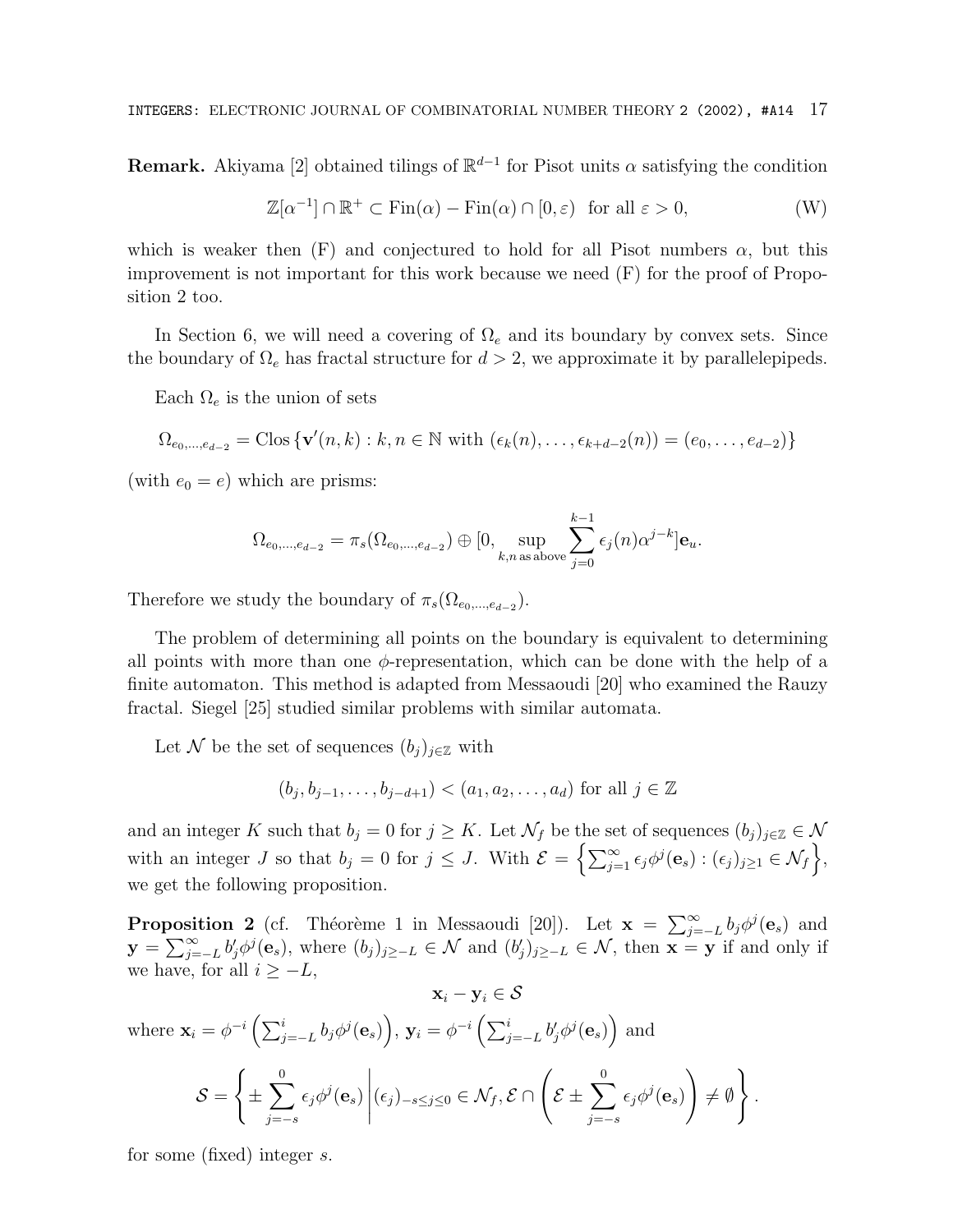For the proof of Proposition 2, two small lemmata are used.

**Lemma 9.** For all integers  $j \geq d-1$ , we have

$$
\alpha^{j} = \alpha^{d-1} G'_{j} + \alpha^{d-2} (a_{2} G'_{j-1} + a_{3} G'_{j-2} + \dots + a_{d} G'_{j-d+1}) + \dots + \alpha (a_{d-1} G'_{j-1} + a_{d} G'_{j-2}) + a_{d} G'_{j-1}, \quad (19)
$$

where the sequence  $(G'_j)_{j\geq 0}$  is defined in the proof of Proposition 1.

Proof. Induction on j.

**Lemma 10.** Define the linear map

$$
\kappa : \left\{ \pm \sum_{j=-\infty}^{\infty} \epsilon_j \phi^j(\mathbf{e}_s) \middle| (\epsilon_j)_{j \in \mathbb{Z}} \in \mathcal{N}_f \right\} \to \pm \text{Fin}(\alpha)
$$

by  $\kappa(\phi^j(\mathbf{e}_s)) = \alpha^j$  for all  $j \in \mathbb{Z}$ . Then  $\kappa$  is well defined and a bijection.

Proof. We have to show that all elements on the left side are distinct. Suppose that two representations  $\varepsilon \sum_{j=-\infty}^{\infty} \epsilon_j \phi^j(e_s)$  and  $\varepsilon' \sum_{j=-\infty}^{\infty} \epsilon'_j \phi^j(e_s)$  with  $(\epsilon_j)_{j \in \mathbb{Z}}$ ,  $(\epsilon'_j)_{j \in \mathbb{Z}} \in \mathcal{N}_f$  and  $\varepsilon, \varepsilon' \in {\pm 1}$  represent the same vector. Hence we have  $Q(\phi)(\mathbf{e}_s) = \mathbf{0}$  for some polynomial  $Q = q_m x^m + \cdots + q_1 x + q_0 \not\equiv 0.$ 

The proof of Proposition 1 shows  $\phi^j(\mathbf{e}_s) = \sum_{i=2}^d c'_i \alpha_i^j (\alpha_i^{d-1}, \ldots, \alpha_i, 1)^t$  $\sum$ . Hence  $\sum_{j=0}^{m} q_j \sum_{i=2}^d c'_i \alpha_i^j (\alpha_i^{d-1}, \ldots, \alpha_i, 1)^t = \mathbf{0}$ . By easy calculations (solution of a linear equation system), we obtain  $c_i' = (\prod_{k \neq i} (\alpha_i - \alpha_k))^{-1} \neq 0$ . If  $\alpha_i \in \mathbb{R}$  for all  $i = 2, \ldots, d$ , then the  $(\alpha_i^{d-1}, \ldots, \alpha_i, 1)^t$  are linearly independent vectors of  $\mathbb{R}^d$  and we must have  $Q(\alpha_i)=0$ for all  $i = 2, ..., d$ . For  $\alpha_i \notin \mathbb{R}$ , we obtain  $Q(\alpha_i) = 0$  similarly.

This implies  $Q(\alpha) = 0$  and  $\varepsilon \sum_{j=-\infty}^{\infty} \epsilon_j \alpha^j = \varepsilon' \sum_{j=-\infty}^{\infty} \epsilon'_j \alpha^j$ . Therefore  $\varepsilon = \varepsilon'$  and, since finite  $\alpha$ -representations are unique,  $(\epsilon_j)_{j\in\mathbb{Z}} = (\epsilon'_j)_{j\in\mathbb{Z}}$ .

Thus,  $\kappa$  is well defined and clearly bijective.

*Proof of Proposition 2.* Since  $\phi|_{E_s}$  is contracting, we have

$$
\mathbf{x} - \mathbf{y} = \lim_{i \to \infty} \phi^{i-d+1}(\mathbf{x}_i - \mathbf{y}_i) = \mathbf{0},
$$

if  $\mathbf{x}_i - \mathbf{y}_i \in \mathcal{S}$ .

Now, suppose  $\mathbf{x} = \mathbf{y}$ . Hence  $\phi^{-i}(\mathbf{x}) = \phi^{-i}(\mathbf{y})$  and

$$
\mathbf{x}_i - \mathbf{y}_i = \sum_{j=i+1}^{\infty} (b'_j - b_j) \phi^{j-i}(\mathbf{e}_s) = \sum_{j=1}^{\infty} (b'_{j+i} - b_{j+i}) \phi^j(\mathbf{e}_s).
$$

On the other hand, we have

$$
\mathbf{x}_i - \mathbf{y}_i = \phi^{-i} \left( \sum_{j=-L}^i (b_j - b'_j) \phi^j(\mathbf{e}_s) \right) = \phi^{-L-i-d+1} \left( \sum_{j=d-1}^{L+i+d-1} g_j \phi^j(\mathbf{e}_s) \right),
$$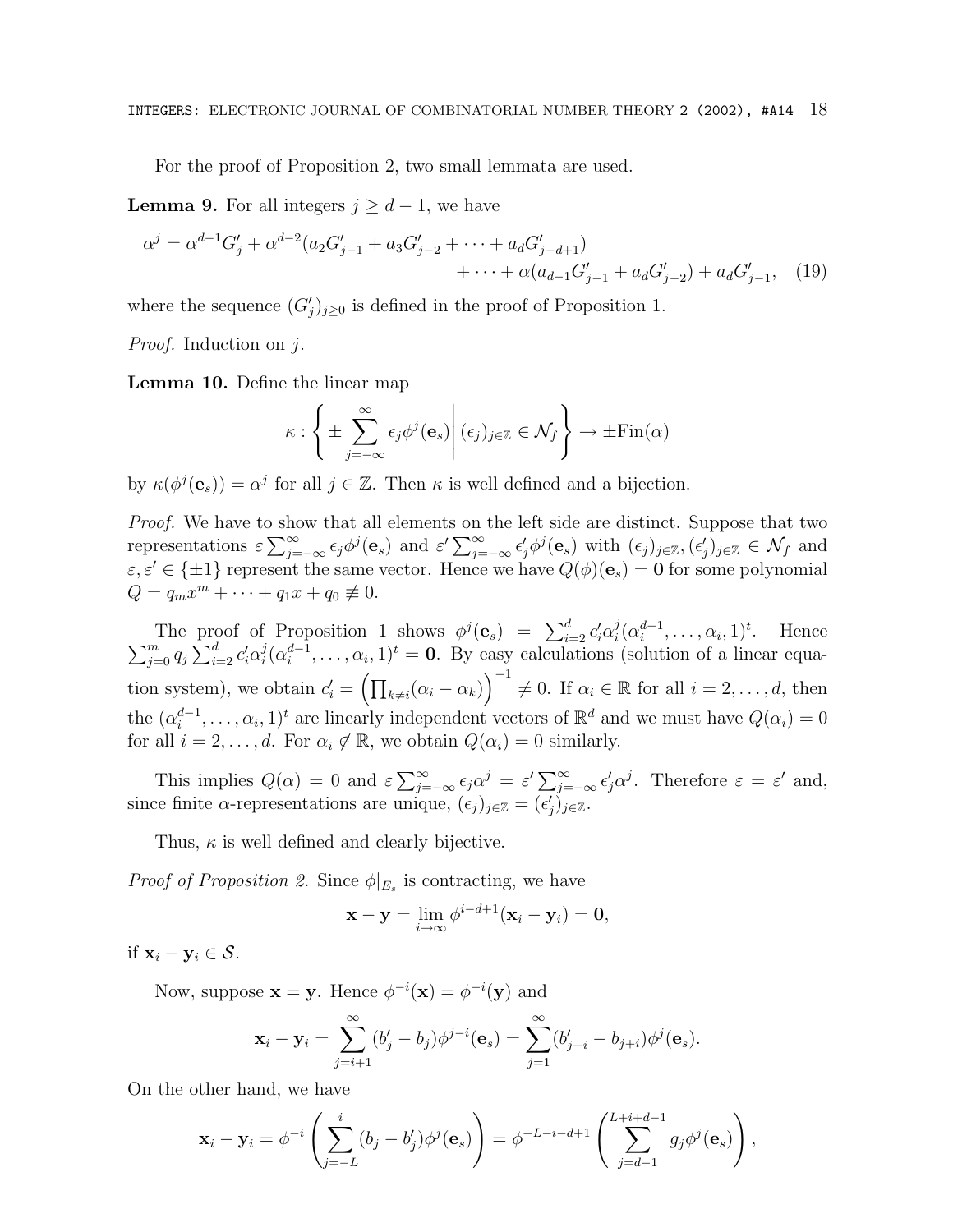where  $g_j = b_{j-L-d+1} - b'_{j-L-d+1}$ . We apply  $\kappa$  and get, by (19),

$$
\kappa(\mathbf{x}_i - \mathbf{y}_i) = \alpha^{-L-i-d+1} \left( g'_{d-1} \alpha^{d-1} + \dots + g'_1 \alpha + g'_0 \right)
$$

with integers  $g'_j$  which are easily seen to be all positive if

$$
(b_i, b_{i-1}, \ldots, b_{-L}) > (b'_i, b'_{i-1}, \ldots, b'_{-L})
$$

and all negative for "<". Hence we have  $\kappa(\mathbf{x}_i - \mathbf{y}_i) \in \mathbb{Z}_+[\alpha^{-1}]$  and  $\kappa(\mathbf{x}_i - \mathbf{y}_i) \in \mathbb{Z}_-[\alpha^{-1}]$ respectively. (F) implies

$$
\kappa(\mathbf{x}_i - \mathbf{y}_i) = \pm \sum_{j=-s}^{m} \epsilon_j \alpha^j \text{ with } (\epsilon_j)_{-s \le j \le m} \in \mathcal{N}_f.
$$
 (20)

Assume, w.l.o.g.,  $\kappa(\mathbf{x}_i) = \kappa(\mathbf{y}_i) + \sum_{j=-s}^{m} \epsilon_j \alpha^j$ . Again, (F) implies

$$
\kappa(\mathbf{x}_i) = \sum_{j=-s'}^{m'} \epsilon'_j \alpha^j \text{ with } (\epsilon'_j)_{-s' \leq j \leq m'} \in \mathcal{N}_f \text{ and } m' \geq m.
$$

Since  $\kappa(\mathbf{x}_i) = \sum_{j=-L}^{i} b_j \alpha^{j-i}$  and finite  $\alpha$ -expansions are unique, we have  $m' = 0$  and thus  $m \leq 0$ .

By applying  $\kappa^{-1}$  to (20), we obtain

$$
\sum_{j=1}^{\infty} (b'_{j+i} - b_{j+i})\phi^j(\mathbf{e}_s) = \pm \sum_{j=-s}^{0} \epsilon_j \phi^j(\mathbf{e}_s)
$$

and

$$
\sum_{j=1}^{\infty} b_{j+i} \phi^{j}(\mathbf{e}_s) \in \mathcal{E} \cap \left( \mathcal{E} \pm \sum_{j=-s}^{0} \epsilon_j \phi^{j}(\mathbf{e}_s) \right).
$$

Lemma 2.10 of Praggastis [22] shows that there is an integer s such that  $\left(\mathcal{E} \pm \sum_{j=-\infty}^{0} \epsilon_j \phi^j(e_s)\right) = \emptyset$  if  $\epsilon_j \neq 0$  for some  $j < -s$ . This concludes the proof of the proposition.

If we set  $z_i = x_i - y_i$ , then

$$
\mathbf{z}_{i+1} = \phi^{-1}(\mathbf{z}_i) + (b_{i+1} - b'_{i+1})\mathbf{e}_s.
$$

Therefore the points with two representations are determined by a finite automaton, the states of which are the elements of  $S$  and two states  $z, z'$  are connected by an edge labeled by  $(b, b')$  if  $\mathbf{z}' = \phi^{-1}(\mathbf{z}) + (b - b')\mathbf{e}_s$  or, equivalently,  $\kappa(\mathbf{z}') = \kappa(\mathbf{z})/\alpha + b - b'$ . (The starting point is **0**.)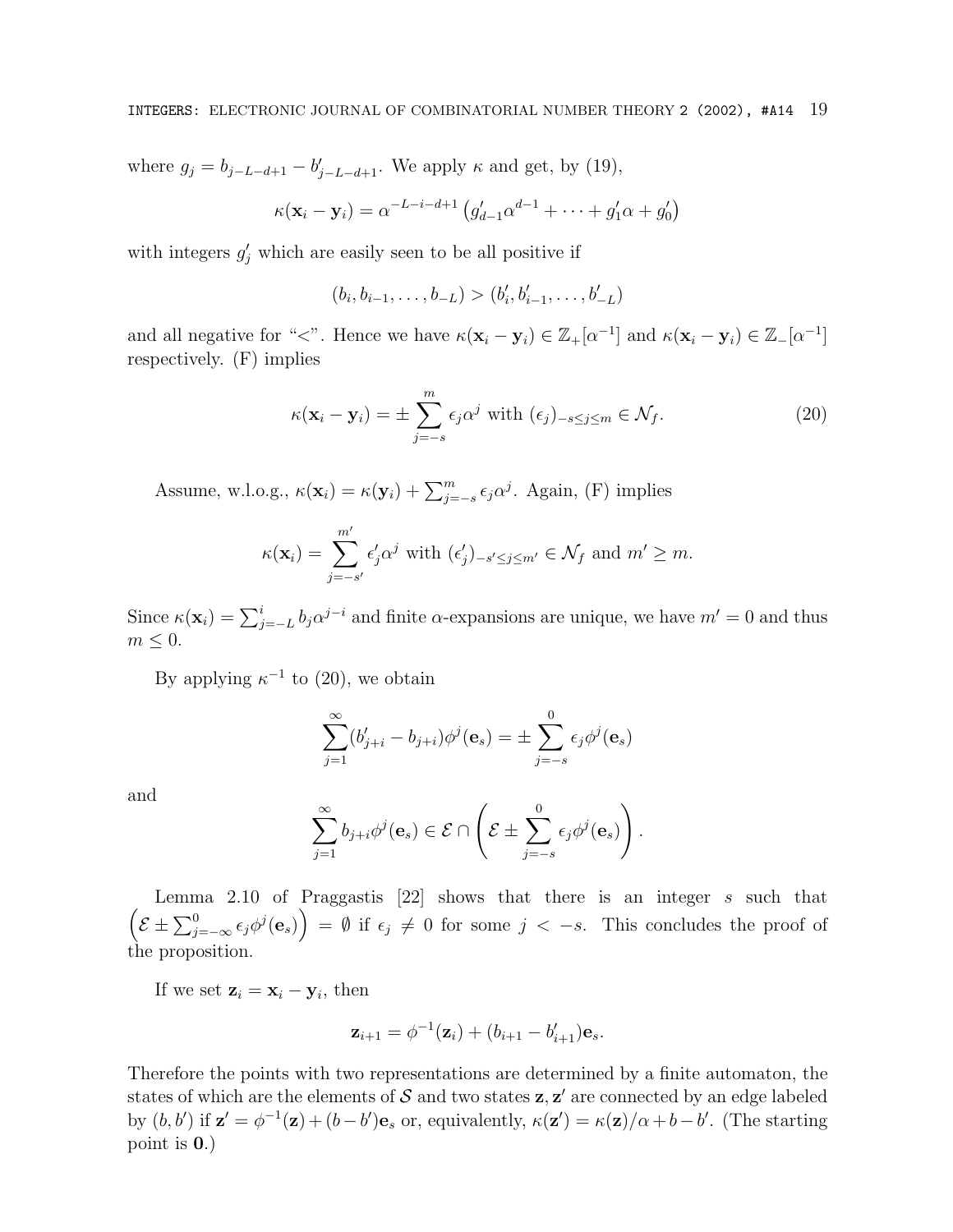As Gilbert  $|14|$  for the twin dragon, we obtain a  $\nu$ -th approximation to the boundary by determining all paths of length  $\nu$  in the automaton and drawing for each such path  $p$ a parallelepiped that contains the image of all paths which start with  $p$ . This is the idea of the following lemma.

**Lemma 11.** For all  $\nu \in \mathbb{N}$  and  $e = 0, \ldots, a_1$ , the boundary of  $\Omega_e$  is contained in sets  $U_{e,\nu}$ which are the union of  $\mathcal{O}(\gamma^{\nu})$  parallelepipeds of size  $c\alpha^{-\nu}$  for some constants  $\gamma < \alpha$  and c, with edges parallel to  $\mathbf{a}_1, \ldots, \mathbf{a}_d$ , where  $\mathbf{a}_i = (\alpha_i^{d-1}, \ldots, \alpha_i, 1)^t$  for the real eigenvalues  $\alpha_i$  $(\alpha_1 = \alpha)$  and  $\mathbf{a}_i = (\Re \alpha_i^{d-1}, \dots, \Re \alpha_i, 1)^t$ ,  $\mathbf{a}_{i+1} = (\Im \alpha_i^{d-1}, \dots, \Im \alpha_i, 0)^t$  for the pairs of complex eigenvalues  $(\alpha_i, \alpha_{i+1} = \overline{\alpha_i}).$ 

*Proof.* A point can be on the boundary of  $\Omega_e$  if its  $\pi_s$ -image has at least two  $\phi$ -representations  $\sum_{j=0}^{\infty} b_j \phi^j(\mathbf{e}_s) = \sum_{j=-L}^{\infty} b'_j \phi^j(\mathbf{e}_s)$  with  $(b_0, \ldots, b_{d-2}) \neq (b'_0, \ldots, b'_{d-2}),$  $b_0 = e$  and  $j_0$  the smallest integer with  $b_{j_0} \neq b'_{j_0}$ . Denote by  $B_{\nu}$  the number of different initial sequences  $(b_0, \ldots, b_\nu)$  of points on the boundary. We show that these sequences cannot have  $2s + 2$  subsequent zeros.

Suppose on the contrary that  $(b_{j_1+1},...,b_{j_1+2s+2}) = (0,...,0)$  for some  $j_1 \geq j_0$  and set  $\mathbf{z}_i = \sum_{j=j_0}^i (b_j - b'_j) \phi^{j-i}(\mathbf{e}_s)$ . We have  $\mathbf{z}_{j_0} \neq \mathbf{0}$  by definition and  $\mathbf{z}_i \neq \mathbf{0}$  for all  $i > j_0$ , because  $\kappa(\mathbf{z}_i) = 0$  would imply that two different finite  $\alpha$ -expansions are equal.

Assume  $\kappa(\mathbf{z}_{i_1}) < 0$ . Then we have  $\kappa(\mathbf{z}_i) < 0$  for all  $i = j_1 + 1, \ldots, j_1 + 2s + 2$  too and the uniqueness of finite  $\alpha$ -expansions implies  $\mathbf{z}_i \notin \mathcal{S}$  for some  $i \in \{j_1 + 1, \ldots, j_1 + s + 1\},\$ which contradicts Proposition 2. If  $\kappa(\mathbf{z}_{i_1}) > 0$ , then we get either  $\kappa(\mathbf{z}_i) < 0$  or  $\mathbf{z}_i \notin \mathcal{S}$ for some  $i \in \{j_1 + 1, \ldots, j_1 + s + 1\}$  and, as above,  $\kappa(\mathbf{z}_i) < 0$  implies  $\mathbf{z}_{i'} \notin \mathcal{S}$  for some  $i' \leq i + s + 1.$ 

Therefore  $2s + 2$  subsequent zeros are not possible and  $B_{\nu} = \mathcal{O}(\gamma^{\nu})$  for some  $\gamma < \alpha$ .

The  $a_i$  are the real eigenvectors of  $\phi$  and the real and imaginary parts of the complex eigenvectors respectively. Let c be the size of the parallelepiped that covers  $\mathcal E$  and all its images of rotations in the planes spanned by the complex eigenvectors. ( $\mathcal E$  is a bounded set.) Then all points on the boundary with same initial sequence  $(b_0,\ldots,b_\nu)$  are covered by a parallelepiped of size  $c|\alpha_2|^{\nu} \dots |\alpha_d|^{\nu} = c\alpha^{-\nu}$  and we have  $B_{\nu}$  of these parallelepipeds. This concludes the proof.

### **5. Exponential sums**

In order to prove Lemma 8, we have to study exponential sums of the form

$$
\frac{1}{N} \sum_{n < N} e\left( S \frac{\alpha - 1}{\alpha^d - 1} P(n) \right),
$$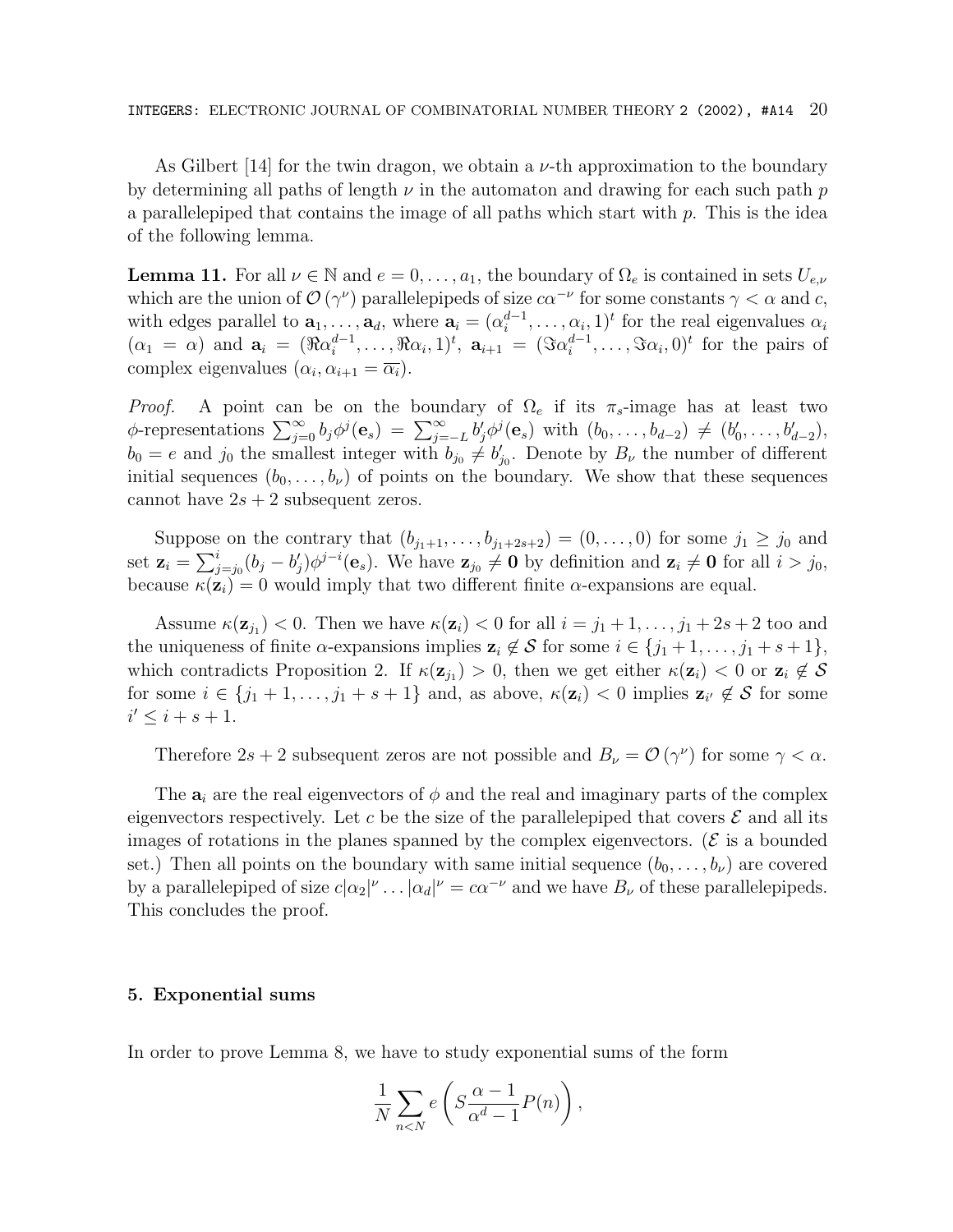with

$$
S = \frac{m_1^{(1)}\alpha^{d-1} + \dots + m_d^{(1)}}{\alpha^{k_1}} + \dots + \frac{m_1^{(h)}\alpha^{d-1} + \dots + m_d^{(h)}}{\alpha^{k_h}}
$$
  
= 
$$
\frac{\alpha^{k_h - k_1 + d - 1}m_1^{(1)} + \dots + m_d^{(1)}\alpha^{k_h - k_1} + \dots + m_1^{(h)}\alpha^{d-1} + \dots + m_d^{(h)}}{\alpha^{k_h}}.
$$
 (21)

We use the following well known lemma in order to get bounds for S.

**Lemma 12.** Suppose  $1, \beta_1, \beta_2, \ldots, \beta_v$  are linearly independent over  $\mathbb{Q}$ , and they generate an algebraic number field of degree d. Then

$$
|\beta_1 q_1 + \cdots + \beta_v q_v - p| > cq^{-d+1}
$$

for arbitrary integers  $q_1, \ldots, q_v, p$  having  $q = \max(|q_1|, \ldots, |q_v|) > 0$  and some constant c.

**Lemma 13.** Let  $|m_j^{(i)}| \leq (\log N)^{2\delta}$  for all  $i, j$ ,

$$
(\log N^r)^{\eta} \le k_1 < k_2 < \cdots < k_h \le \log_{\alpha} N^r - (\log N^r)^{\eta}
$$

and arbitrary constants  $\delta > 0, \eta > 0$ . Then S defined by (21) satisfies

$$
S = 0 \text{ or } \frac{\alpha^{(\log N)^{\eta'}}}{N^r} \ll |S| \ll \frac{1}{\alpha^{(\log N)^{\eta'}}}
$$

for all  $\eta' < \eta$ .

*Proof.* Assume  $S \neq 0$ . Because of Lemma 9, we have

$$
S = \frac{\hat{m}_1 \alpha^{d-1} + \dots + \hat{m}_{d-1} \alpha + \hat{m}_d}{\alpha^{k_h}}
$$

with integers  $\hat{m}_j$  which satisfy

$$
|\hat{m}_j| \ll (\log N)^{2\delta} \alpha^{k_h - k_1} \quad (1 \le j \le d).
$$

Therefore we have

$$
|S| \ll \frac{(\log N)^{2\delta} \alpha^{k_h - k_1}}{\alpha^{k_h}} \le \frac{(\log N)^{2\delta}}{\alpha^{(\log N)^\eta}} \ll \frac{1}{\alpha^{(\log N)^{\eta'}}}.
$$

To obtain the lower bound, start by setting  $\varepsilon = \eta/h$ . Then there exists an integer K,  $0 \leq K \leq h-1$ , such that

$$
k_{i+1} - k_i \notin [(\log N)^{K\varepsilon}, (\log N)^{(K+1)\varepsilon})
$$

for all  $i$ . Fix  $K$  with this property.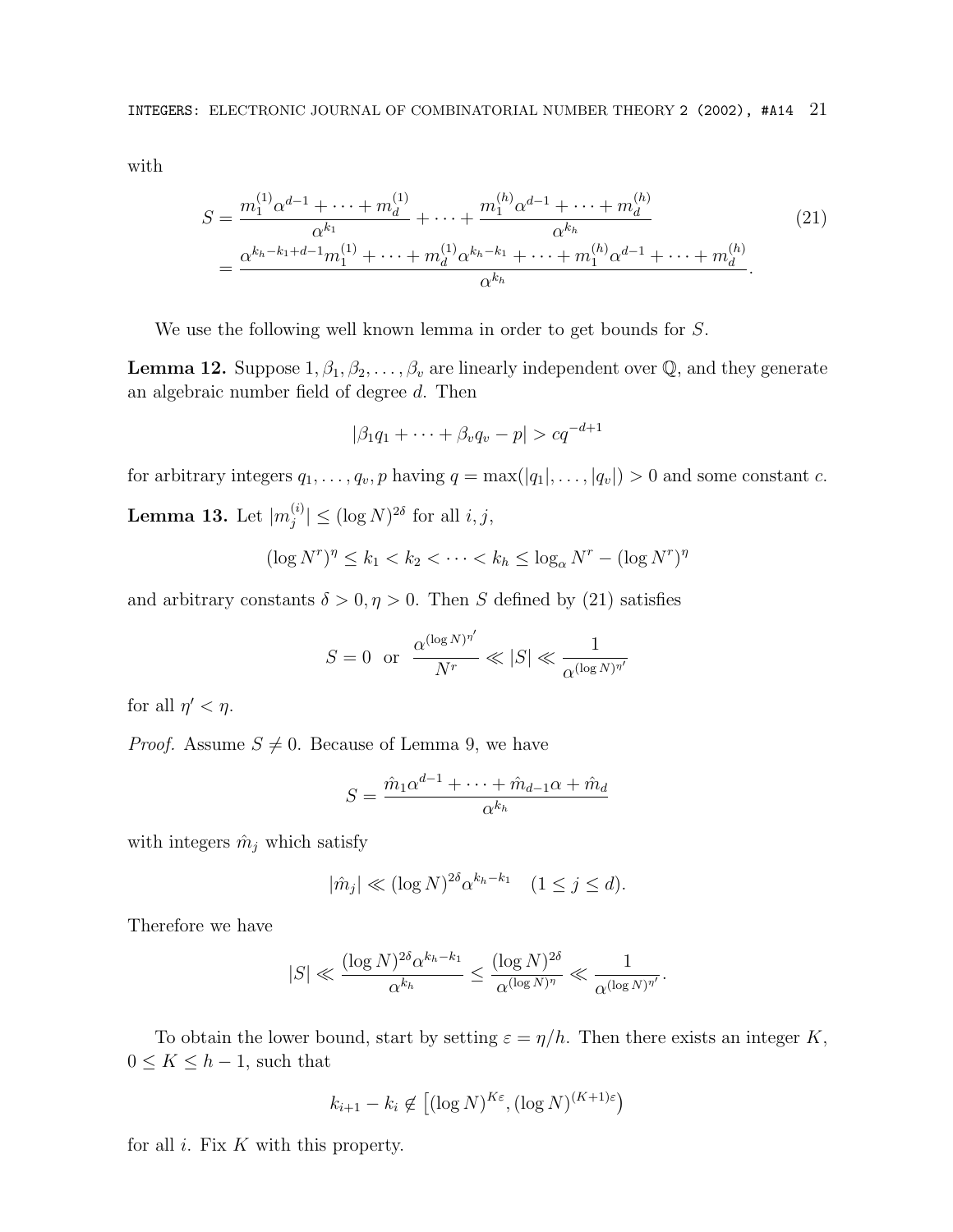If  $k_{i+1} - k_i \leq (\log N)^{K_{\varepsilon}}$  for all j, we apply Lemma 12 and get

$$
|S| \gg \frac{1}{\max_{j \in \{1, \dots, d\}} |\hat{m}_j|^{d-1} \alpha^{k_h}} \gg \frac{1}{(\log N)^{2(d-1)\delta} \alpha^{k_h + (d-1)(h-1)(\log N)^{K\varepsilon}}}
$$

$$
\gg \frac{\alpha^{(\log N)^{\eta} - (d-1)(h-1)(\log N)^{\frac{h\eta}{h+1}}}}{N^r (\log N)^{2(d-1)\delta}} \gg \frac{\alpha^{(\log N)^{\eta'}}}{N^r}.
$$

Otherwise, there is an  $i < h$  such that  $k_{i+1} - k_i \geq (\log N)^{(K+1)\varepsilon}$  and  $k_i - k_1 \leq (i-1)(\log N)^{K_{\varepsilon}}$ . Then split up the sum into two terms

$$
S = \frac{\alpha^{k_i - k_1 + d - 1} m_1^{(1)} + \dots + m_d^{(1)} \alpha^{k_i - k_1} + \dots + m_1^{(i)} \alpha^{d - 1} + \dots + m_d^{(i)}}{\alpha^{k_i}}
$$
  
+ 
$$
\frac{\alpha^{k_h - k_{i+1} + d - 1} m_1^{(i+1)} + \dots + m_d^{(i+1)} \alpha^{k_h - k_{i+1}} + \dots + m_1^{(h)} \alpha^{d - 1} + \dots + m_d^{(h)}}{\alpha^{k_h}}
$$
  
=  $S_1 + S_2$ .

If  $S_1 = 0$ , then  $S = S_2$  and we are concerned with a problem containing less terms. By using induction on  $h$  (which is not made explicit here), we may assume that this case has already been treated. Otherwise, we have

$$
|S_1| \gg \frac{1}{(\log N)^{2(d-1)\delta} \alpha^{k_i + (d-1)(i-1)(\log N)^{K\varepsilon}}},
$$

whereas

$$
|S_2| \ll \frac{(\log N)^{2\delta} \alpha^{k_h - k_{i+1}}}{\alpha^{k_h}} \le \frac{(\log N)^{2\delta}}{\alpha^{k_i + (\log N)^{(K+1)\varepsilon}}}.
$$

Hence

$$
|S| \gg \frac{\alpha^{(\log N)^{\eta} - (i-1)(d-1)(\log N)^{K\varepsilon}}}{N^r (\log N)^{2\delta}} \gg \frac{\alpha^{(\log N)^{\eta'}}}{N^r}
$$

and the lemma is proved.

The next lemma on exponential sums, which can also be found in [8], contains adapted versions of results due to Hua and Vinogradov.

**Lemma 14** (cf. Lemma 6.2 and Theorem 10 in Hua [17]). Let  $P(n)$  be a polynomial of degree r with leading coefficient  $\beta$ . For every  $\tau_0 > 0$ , we have a  $\tau > 0$  such that

$$
N^{-r} (\log N)^{\tau} < \beta < (\log N)^{-\tau}
$$

implies

$$
\frac{1}{N} \sum_{n < N} e(P(n)) = \mathcal{O}\left((\log N)^{-\tau_0}\right)
$$
\n
$$
\frac{1}{\pi(N)} \sum_{p < N} e(P(p)) = \mathcal{O}\left((\log N)^{-\tau_0}\right)
$$

as  $N \to \infty$ .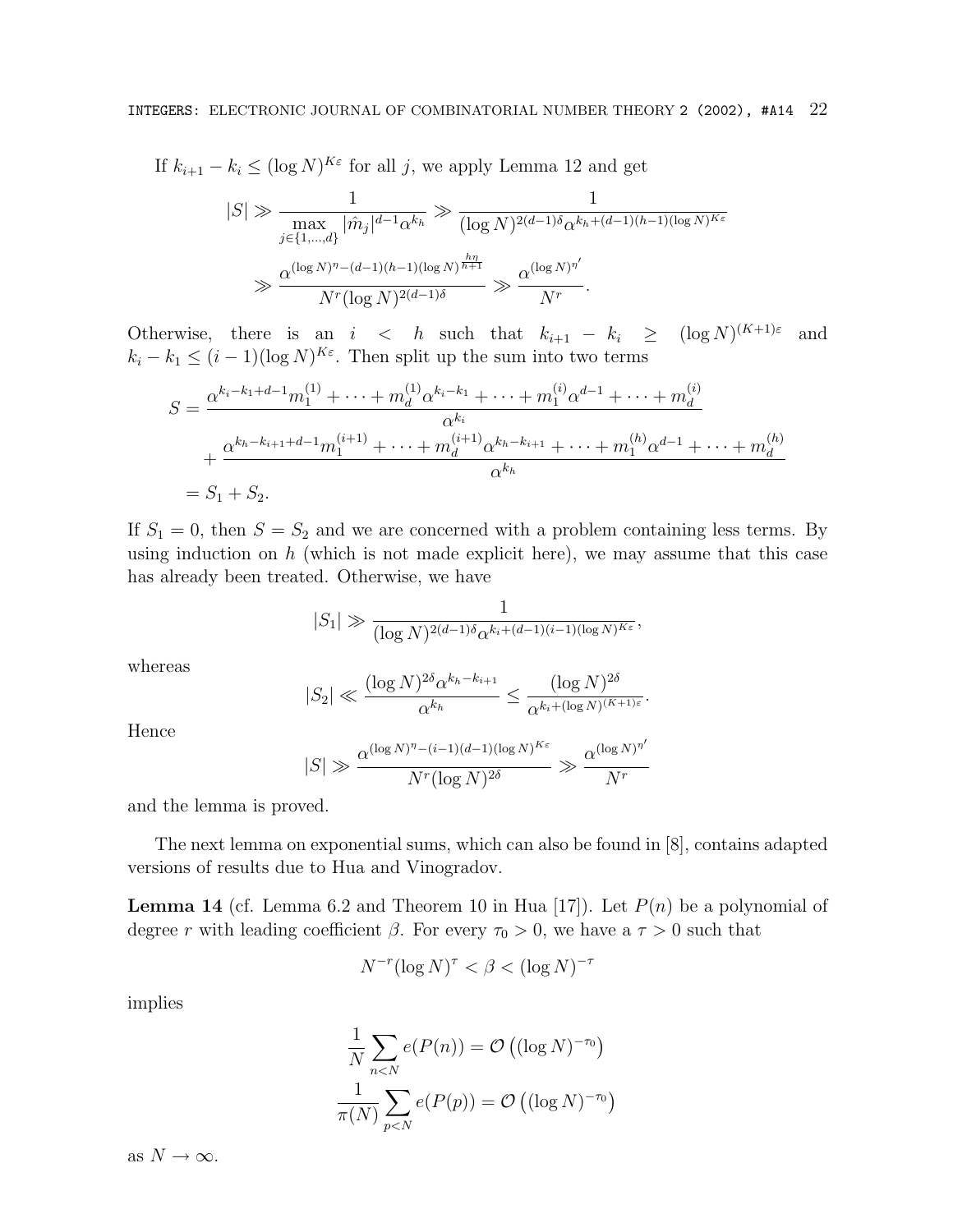### **6. Proof of the Main Lemma**

Denote by  $U_{e,\nu}$  the union of parallelepipeds of Lemma 11 containing the boundary of  $\Omega_e$ . Let  $\mathbf{1}_{\Omega_e \cup U_{e,\nu}}$  the characteristic function of  $\Omega_e \cup U_{e,\nu}$  on the torus  $\mathbb{T}^d$  and  $\sum_{\mathbf{m}\in\mathbb{Z}^d}c_{\mathbf{m},e,\nu}e(\mathbf{m}\cdot\mathbf{x})$  its Fourier expansion. Clearly we have  $c_{\mathbf{0},e,\nu}=\lambda_d(\Omega_e\cup U_{e,\nu})$ . In order to calculate the other  $c_{\mathbf{m},e,\nu}$ , split up  $\Omega_e \cup U_{e,\nu}$  into parallelepipeds with edges parallel to  $\mathbf{a}_1, \ldots, \mathbf{a}_d$ . The **m**-th Fourier coefficient of such a parallelepiped is, by Lemma 1 of Drmota [6],

$$
\sum_{\mathbf{x}\in V} \frac{|\det(\mathbf{x}-\mathbf{y})_{\mathbf{y}\in\Gamma(\mathbf{x})}|}{\prod_{\mathbf{y}\in\Gamma(\mathbf{x})}(-2\pi i)\mathbf{m}\cdot(\mathbf{x}-\mathbf{y})}e(-\mathbf{m}\cdot\mathbf{x}) = \sum_{\mathbf{x}\in V} \frac{|\det(\pm \mathbf{a}_j)_{1\leq j\leq d}|}{\prod_{j=1}^d(-2\pi i)\mathbf{m}\cdot(\pm \mathbf{a}_j)}e(-\mathbf{m}\cdot\mathbf{x}),
$$

where V denotes the set of vertices of the parallelepiped and  $\Gamma(\mathbf{x})$  the set of vertices adjacent to **x**. As in Gittenberger and Thuswaldner [15], the contributions of the inner parallelepipeds cancel out and only the  $\mathcal{O}(\gamma^{\nu})$  corners of the boundary of  $\Omega_e \cup U_{e,\nu}$  play a role. By Lemma 2 of Drmota [6], the contribution of a corner can be bounded by

$$
\left| \frac{\left| \det(\pm \mathbf{a}_j)_{1 \leq j \leq d} \right|}{\prod_{j=1}^d (-2\pi i) \mathbf{m} \cdot (\pm \mathbf{a}_j)} \right| \ll \prod_{j=1}^d \frac{1}{(1+|\mathbf{m} \cdot \mathbf{a}_j|)^2}
$$

uniformly for all **m**. Hence we define  $\tilde{m}_j = \mathbf{m} \cdot \mathbf{a}_j$  and obtain

$$
|c_{\mathbf{m},e,\nu}| \ll \gamma^{\nu} \prod_{j=1}^{d} \min\left(1, \frac{1}{|\tilde{m}_j|}\right).
$$

Now, consider the function

$$
\psi_{e,\nu,\Delta}(\mathbf{x}) = \frac{1}{\Delta^d} \int_{-\frac{\Delta}{2}}^{\frac{\Delta}{2}} \cdots \int_{-\frac{\Delta}{2}}^{\frac{\Delta}{2}} \mathbf{1}_{\Omega_e \cup U_{e,\nu}}(\mathbf{x} + z_1 \mathbf{a}_1 + \cdots + z_d \mathbf{a}_d) dz_1 \ldots dz_d.
$$

By enlarging the parallelepipeds of  $U_{e,\nu}$ , we obtain sets  $Q_{e,\nu}$  which are again unions of  $\mathcal{O}(\gamma^{\nu})$  parallelepipeds with  $\lambda_d(Q_{e,\nu}) = \mathcal{O}((\frac{\gamma}{\alpha})^{\nu})$  such that

$$
\psi_{e,\nu,\Delta}(\mathbf{x}) = \begin{cases} 1 & \text{if } \mathbf{x} \in \Omega_e \setminus Q_{e,\nu} \\ 0 & \text{if } \mathbf{x} \notin \Omega_e \cup Q_{e,\nu} \end{cases}
$$

for  $\Delta < \alpha^{-\nu}$ . For the Fourier expansion  $\psi_{e,\nu,\Delta}(\mathbf{x}) = \sum_{\mathbf{m}\in\mathbb{Z}^d} d_{\mathbf{m},e,\nu,\Delta}e(\mathbf{m}\cdot\mathbf{x})$ , we get

$$
d_{\mathbf{m},e,\nu,\Delta} = c_{\mathbf{m},e,\nu} \prod_{j=1}^{d} \frac{e\left(\frac{\tilde{m}_{j}\Delta}{2}\right) - e\left(-\frac{\tilde{m}_{j}\Delta}{2}\right)}{-2\pi i \tilde{m}_{j}\Delta},
$$
\n
$$
|d_{\mathbf{m},e,\nu,\Delta}| \ll \gamma^{\nu} \prod_{j=1}^{d} \min\left(1, \frac{1}{|\tilde{m}_{j}|}, \frac{1}{\Delta \tilde{m}_{j}^{2}}\right).
$$
\n(22)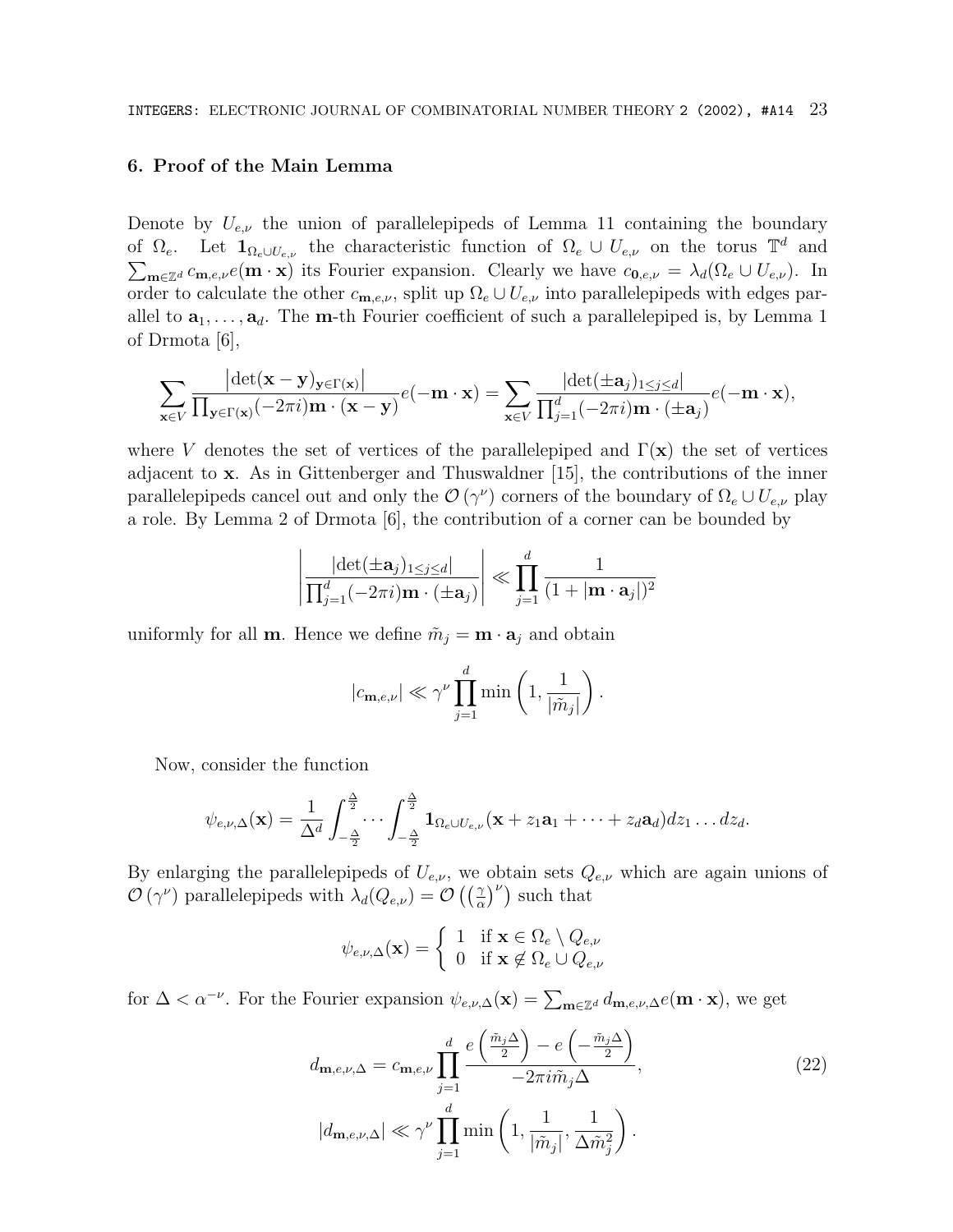If we set

$$
t(n) = \psi_{e_1,\nu,\Delta}(\mathbf{v}(n,k_1))\ldots\psi_{e_h,\nu,\Delta}(\mathbf{v}(n,k_h)),
$$

then  $t(n) = 1$  if  $\mathbf{v}(n, k_i) \in \Omega_{e_i} \backslash Q_{e_i, \nu}$  for all  $i = 1, \ldots, h$  and  $t(n) = 0$  if  $\mathbf{v}(n, k_i) \notin \Omega_{e_i} \cup Q_{e_i, \nu}$ for some *i*. Therefore we estimate the number of integers with  $\mathbf{v}(n, k_i) \in Q_{e_i, \nu}$  by the following lemma.

#### **Lemma 15.** Let

$$
E_{k,e,\nu} = \# \{ n < N \, | \mathbf{v}(P(n),k) \in Q_{e,\nu} \}, \ F_{k,e,\nu} = \# \{ p < N \, | \mathbf{v}(P(p),k) \in Q_{e,\nu} \}
$$

and  $\lambda$  an arbitrary positive constant. Then, uniformly in k for  $(\log N^r)^{\eta} \leq k \leq$  $\log_{\alpha} N^{r} - (\log N^{r})^{\eta}$ , we have

$$
E_{k,e,\nu} \ll \left(\frac{\gamma}{\alpha}\right)^{\nu} N + N(\log N)^{-\lambda}, \ F_{k,e,\nu} \ll \left(\frac{\gamma}{\alpha}\right)^{\nu} \pi(N) + N(\log N)^{-\lambda}.
$$

The lemma can be proved similarly to Lemma 13 in [8] by the help of the isotropic discrepancy and the Erdős-Turán-Koksma inequality (see e.g. Drmota and Tichy [9]).

Define

$$
\Sigma_1 = \#\{n < N \mid \epsilon_{k_1}(P(n)) = e_1, \ldots, \epsilon_{k_h}(P(n)) = e_h\},
$$
\n
$$
\Sigma_2 = \#\{n < N \mid \epsilon_{k_1}(P(n)) = e_1, \ldots, \epsilon_{k_h}(P(n)) = e_h\}.
$$

Since, for  $\nu \ll \log \log N$  and  $(\log N^r)^{\eta} \le k \le \log_{\alpha} N^r - (\log N^r)^{\eta}$ , the error term  $\mathcal{O}(\alpha^{-k})$ of Proposition 1 is negligible compared to the size of each parallelepiped in  $Q_{e,\nu}$ , we have

$$
\left| \Sigma_{1} - \sum_{n < N} t(P(n)) \right| \leq E_{k_{1},e_{1},\nu} + \dots + E_{k_{h},e_{h},\nu},
$$
\n
$$
\left| \Sigma_{2} - \sum_{n < N} t(P(p)) \right| \leq F_{k_{1},e_{1},\nu} + \dots + F_{k_{h},e_{h},\nu}.
$$

We will consider only  $\Sigma_1$ , since  $\Sigma_2$  can be treated in the same way.

Let M be the set of vectors  $M = (\mathbf{m}_1, \ldots, \mathbf{m}_h)$  with integer vectors  $\mathbf{m}_i = (m_1^{(i)}, \dots, m_d^{(i)})$ . Then we have

$$
\sum_{n
$$

with

$$
T_{\mathbf{M},\nu,\Delta}=d_{\mathbf{m}_1,e_1,\nu,\Delta}\cdots d_{\mathbf{m}_h,e_h,\nu,\Delta}.
$$

Since the  $a_i$  form a basis of  $\mathbb{R}^d$ , we have

$$
\frac{1}{|m_1|} \cdots \frac{1}{|m_d|} \ll \frac{1}{|\mathbf{a}_1 \cdot \mathbf{m}|} \cdots \frac{1}{|\mathbf{a}_d \cdot \mathbf{m}|} \ll \frac{1}{|m_1|} \cdots \frac{1}{|m_d|}
$$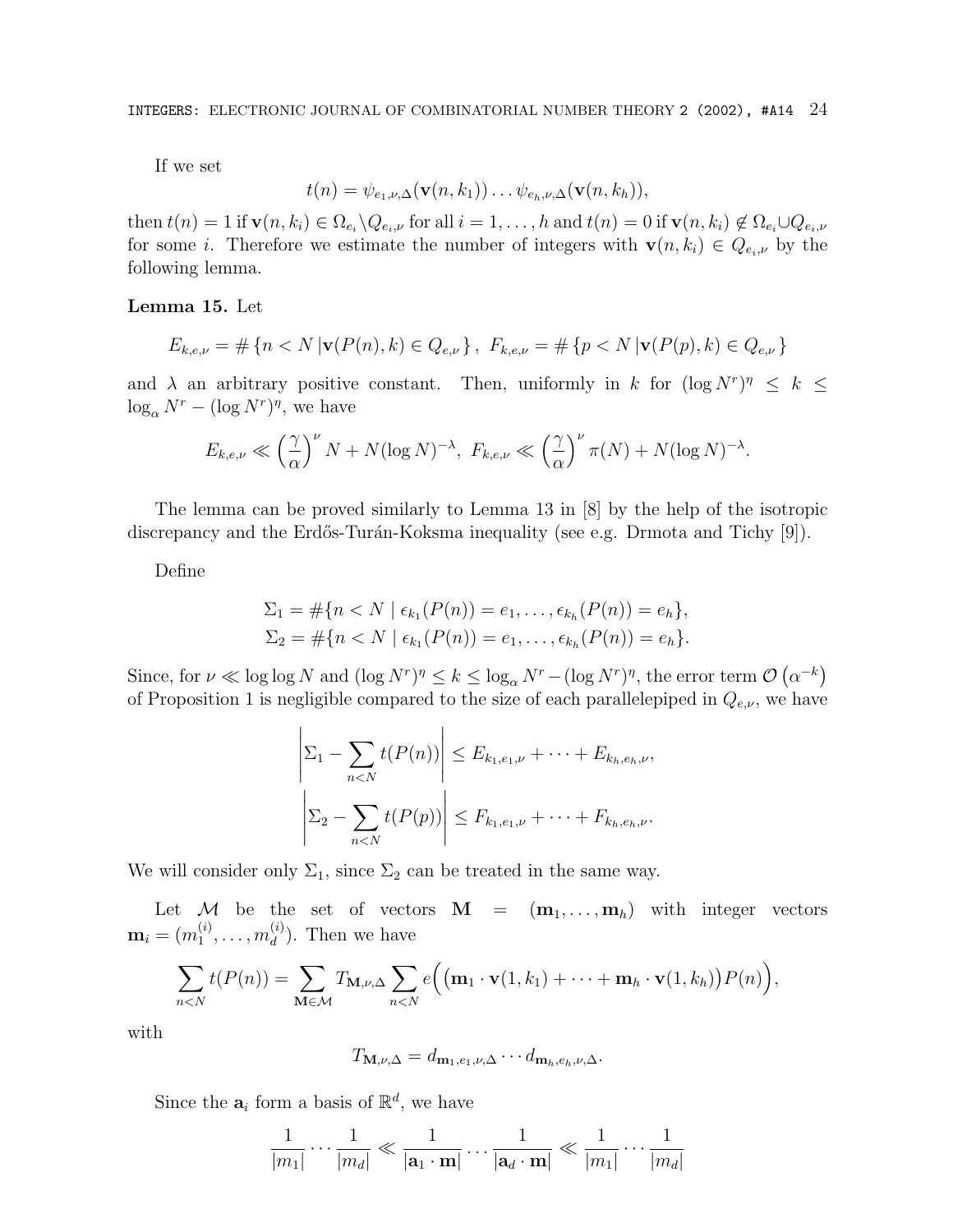and therefore

$$
\sum_{\mathbf{M}\in\mathcal{M}}|T_{\mathbf{M},\nu,\Delta}|\ll \left(\sum_{m_1=-\infty}^{\infty}\cdots\sum_{m_d=-\infty}^{\infty}\gamma^{\nu}\prod_{j=1}^{d}\min\left(1,\frac{1}{|\tilde{m}_j|},\frac{1}{\tilde{m}_j^2\Delta}\right)\right)^h
$$
  

$$
\ll \left(\sum_{m_1=-\infty}^{\infty}\cdots\sum_{m_d=-\infty}^{\infty}\gamma^{\nu}\prod_{j=1}^{d}\min\left(1,\frac{1}{|m_j|},\frac{1}{m_j^2\Delta}\right)\right)^h
$$
  

$$
\ll \gamma^{h\nu}\left(\log\frac{1}{\Delta}\right)^{dh}
$$

If  $|m_j^{(i)}| > (\log N)^{2\delta}$  for some  $i, j$ , then

$$
\sum_{\exists i,j \text{ with } |m_j^{(i)}| > (\log N)^{2\delta}} |T_{\mathbf{M},\nu,\Delta}| \ll \gamma^{h\nu} \left(\sum_{m=[(\log N)^{2\delta}]}^{\infty} \frac{1}{m^2\Delta}\right) \left(\sum_{m=1}^{\infty} \min\left(\frac{1}{|m|}, \frac{1}{m^2\Delta}\right)\right)^{dh-1} \ll \gamma^{h\nu} \frac{(\log(\log N)^{\delta})^{dh-1}}{(\log N)^{\delta}},
$$

if we set  $\Delta = (\log N)^{-\delta}$ . For **M** with  $|m_j^{(i)}| \leq (\log N)^{2\delta}$  for all *i*, *j*, the exponential sums can be estimated by Lemma 14 with the help of Lemma 13 if  $\sum_{i=1}^{h} \mathbf{m}_i \cdot \mathbf{v}(1, k_i) \neq 0$ .

Hence we have

$$
\Sigma_1 = \sum_{\mathbf{M} \in \mathcal{M}: \sum \mathbf{m}_i \cdot \mathbf{v}(1, k_i) = 0} T_{\mathbf{M}, \nu, \Delta} + \mathcal{O}\left(\gamma^{h\nu} N (\log N)^{-\tau_0} + \gamma^{h\nu} N (\log N)^{-\delta/2} + N \left(\frac{\gamma}{\alpha}\right)^{\nu}\right).
$$

Set

$$
T'_{\mathbf{M},\nu} = c_{\mathbf{m}_1,e_1,\nu} \cdots c_{\mathbf{m}_h,e_h,\nu}
$$

and compare  $T_{\mathbf{M},\nu,\Delta}$  to  $T'_{\mathbf{M},\nu}$ . (22) implies

$$
T_{\mathbf{M},\nu,\Delta}=T_{\mathbf{M},\nu}'+\mathcal{O}\left(\gamma^{\nu}\max_{i,j}\left|\tilde{m}_{j}^{(i)}\right|\Delta\right)
$$

and

$$
\sum_{\mathbf{M}\in\mathcal{M}:|\tilde{m}_j^{(i)}|<(\log N)^{\frac{\delta}{2d h}}\text{ for all }i,j} \left|T_{\mathbf{M},\nu,\Delta}-T'_{\mathbf{M},\nu}\right|\ll\gamma^{\nu}(\log N)^{-\delta/3}.
$$

For the other **M** which satisfy  $\sum_{i=1}^{h} \mathbf{m}_i \cdot \mathbf{v}(1, k_i) = 0$ , we obtain by the same methods as in Lemma 14 in [8],

$$
\sum_{\mathbf{M}\in\mathcal{M}:\sum\mathbf{m}_i\cdot\mathbf{v}(1,k_i)=0,|\tilde{m}_j^{(i)}|\geq (\log N)^{\frac{\delta}{2d h}} \text{ for some }i,j}T'_{\mathbf{M},\nu}\ll (\log N)^{-\frac{\delta}{2d h(d h-1)}}.
$$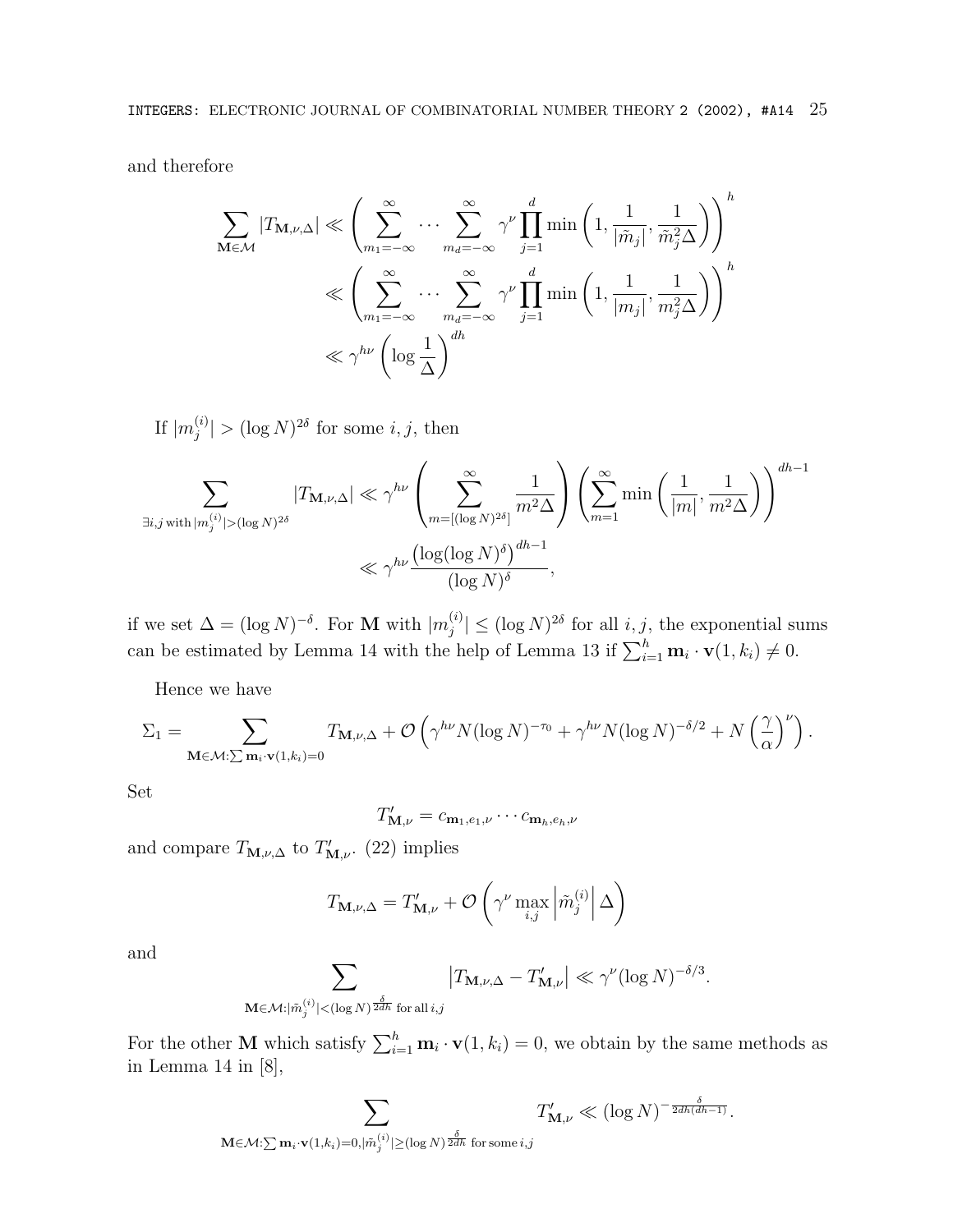If we set

$$
q'_{k_1,\ldots,k_h,e_1,\ldots,e_h,\nu} = \sum_{\mathbf{M}\in\mathcal{M}:\sum\mathbf{m}_i\cdot\mathbf{v}(1,k_i)=0} T'_{\mathbf{M},\nu},
$$

we get

$$
\Sigma_1 = Nq'_{k_1,\dots,k_h,e_1,\dots,e_h,\nu} + \mathcal{O}\left(\gamma^{\nu}N(\log N)^{-\frac{\delta}{2dh(dh-1)}}\right) + \mathcal{O}\left(N\left(\frac{\gamma}{\alpha}\right)^{\nu}\right)
$$

**Remark.** In case  $h = 1$ , we have  $\mathbf{m} \cdot \mathbf{v}(1, k_1) = 0$  only for  $\mathbf{m} = 0$ . Hence  $q'_{k,e,\nu} = c_{\mathbf{0},e,\nu} \rightarrow \lambda_d(\Omega_e) = p_e = q_{k,e} \text{ as } \nu \rightarrow \infty.$ 

Set  $\nu = [C \log \log N]$  for some constant C which satisfies  $(\frac{\gamma}{\alpha})^{\nu} \ll (\log N)^{-\lambda}$ , choose  $\delta$ such that  $(\log N)^{-\frac{\delta}{2dh(dh-1)}} \ll \alpha^{-\nu}$  and  $\tau_0$  large enough. Then

$$
\Sigma_1 = Nq'_{k_1,\ldots,k_h,e_1,\ldots,e_h,[C\log\log N]} + \mathcal{O}\left(N(\log N)^{-\lambda}\right).
$$

For  $P(n) = n$  and  $(\log N)^{\eta} \le k_1, \ldots, k_h \le \log_{\alpha} N - (\log N)^{\eta}$ , Lemma 3 implies

$$
\Sigma_1 = N q_{k_1,\dots,k_h,e_1,\dots,e_h} + \mathcal{O}\left(N (\log N)^{-\lambda}\right)
$$

and therefore

$$
q'_{k_1,\dots,k_h,e_1,\dots,e_h,[C \log \log N]} = q_{k_1,\dots,k_h,e_1,\dots,e_h} + \mathcal{O}\left((\log N)^{-\lambda}\right).
$$

For  $(\log N^r)^{\eta} \leq k_1,\ldots,k_h \leq \log_{\alpha} N^r - (\log N^r)^{\eta}$ , we obtain this result by considering  $\Sigma_1$ for  $P(n) = n$  and  $N^r$ .

As already noted, we get the corresponding result for primes by the same arguments. This concludes the proofs of Lemma 8 and Theorem 3.

# **References**

- [1] S. Akiyama, Cubic pisot units with finite beta expansions, in: Algebraic Number Theory and Diophantine Analysis (F. Halter-Koch and R. F. Tichy eds), de Gruyter, Berlin, 2000, 11–26.
- [2] S. Akiyama, On the boundary of self affine tilings generated by Pisot numbers, J. Math. Soc. Japan, **54** (2) (2002), 283–308.
- [3] N. L. BASSILY AND I. KATAI, Distribution of the values of  $q$ -additive functions on polynomial sequences, Acta Math. Hung. **68** (1995), 353–361.
- [4] A. Brauer, On algebraic equations with all but one root in the interior of the unit circle, Math. Nach. **4** (1951) 250–257.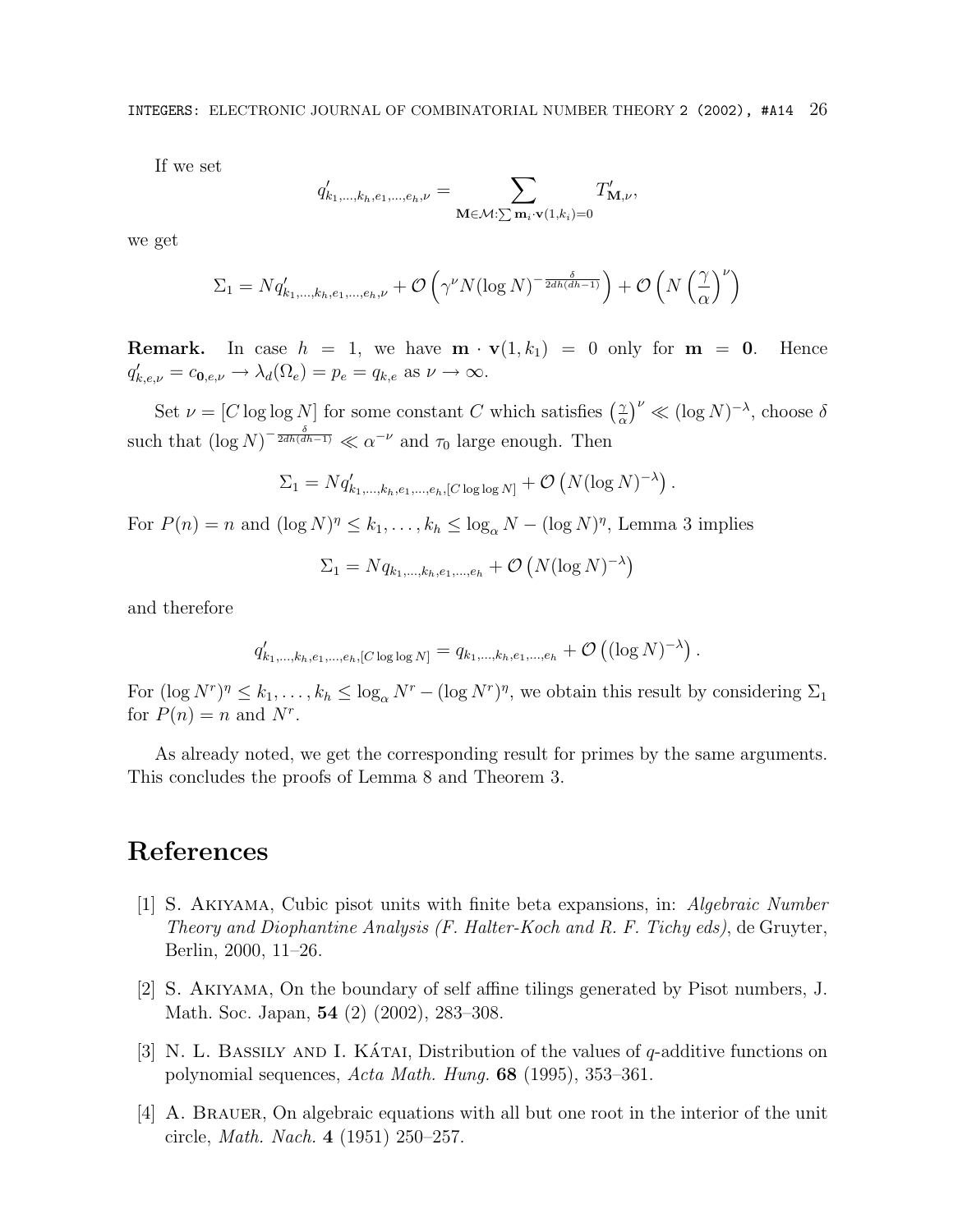- [5] R. L. DOBRUŠIN, Central limit theorem for nonstationary Markov chains II, Theory Prob. Applications **1** (1956), 329–383. (Translated from: Teor. Vareojatnost. i Primenen. **1** (1956), 365–425.)
- [6] M. Drmota, Irregularities of Distributions with Respect to Polytopes, Mathematika **43** (1996) 108–119.
- [7] M. Drmota, The joint distribution of q-additive functions, Acta Arith. **100** (1) (2001), 17-39.
- [8] M. Drmota and W. Steiner, The Zeckendorf expansion of polynomial sequences, submitted, http://www.geometrie.tuwien.ac.at/steiner/ze.ps.gz
- [9] M. Drmota and R. F. Tichy, Sequences, Discrepancies and Applications, volume 1651 of Lecture Notes in Mathematics, Springer, Berlin, 1998.
- [10] J. M. DUMONT AND A. THOMAS, Systèmes de numération et fonctions fractales relatifs aux substitutions, J. Theoret. Comput. Sci. **65** (1989), 153–169.
- [11] J. M. Dumont and A. Thomas, Gaussian asymptotic properties of the sum-ofdigits functions, J. Number Th. **62** (1997), 19–38.
- [12] C. FROUGNY AND B. SOLOMYAK, Finite  $\beta$ -expansions, *Ergodic Theory and Dy*namical Systems **12** (4) (1992), 713–723.
- [13] N. Giesbrecht, Bounds for sums of random variables over a Markov chain, Stochastic Process. Appl. **53** (2) (1994), 269–283.
- [14] W. J. GILBERT, Fractal dimension of sets derived from complex bases, Ann. Sci. Math. Quebec **11** (1) (1987), 65–77.
- [15] B. Gittenberger and J. M. Thuswaldner, Asymptotic normality of b-additive functions on polynomial sequences in the gaussian number field, J. NUMBER THEory **84** (2000), 317–341.
- [16] P. GRABNER AND R. F. TICHY,  $\alpha$ -Expansions, linear recurrences, and the sumof-digits function, manuscripta math. **70** (1991), 311–324.
- [17] L. K. Hua, Additive Theory of Prime Numbers, Translations of Mathematical Monographs Vol. 13, Am. Math. Soc., Providence, 1965.
- [18] B. A. LIFŠIC, On the convergence of moments in the central limit theorem for non-homogeneous Markov chains, Theory Prob. Applications **20** (1975), 741-758. (Translated from: Teor. Vareojatnost. i Primenen. **20** (1975), 755-772.)
- [19] A. MESSAOUDI, Autour du fractal de Rauzy, Thèse de doctorat, Université de la Méditerranée, 1996.